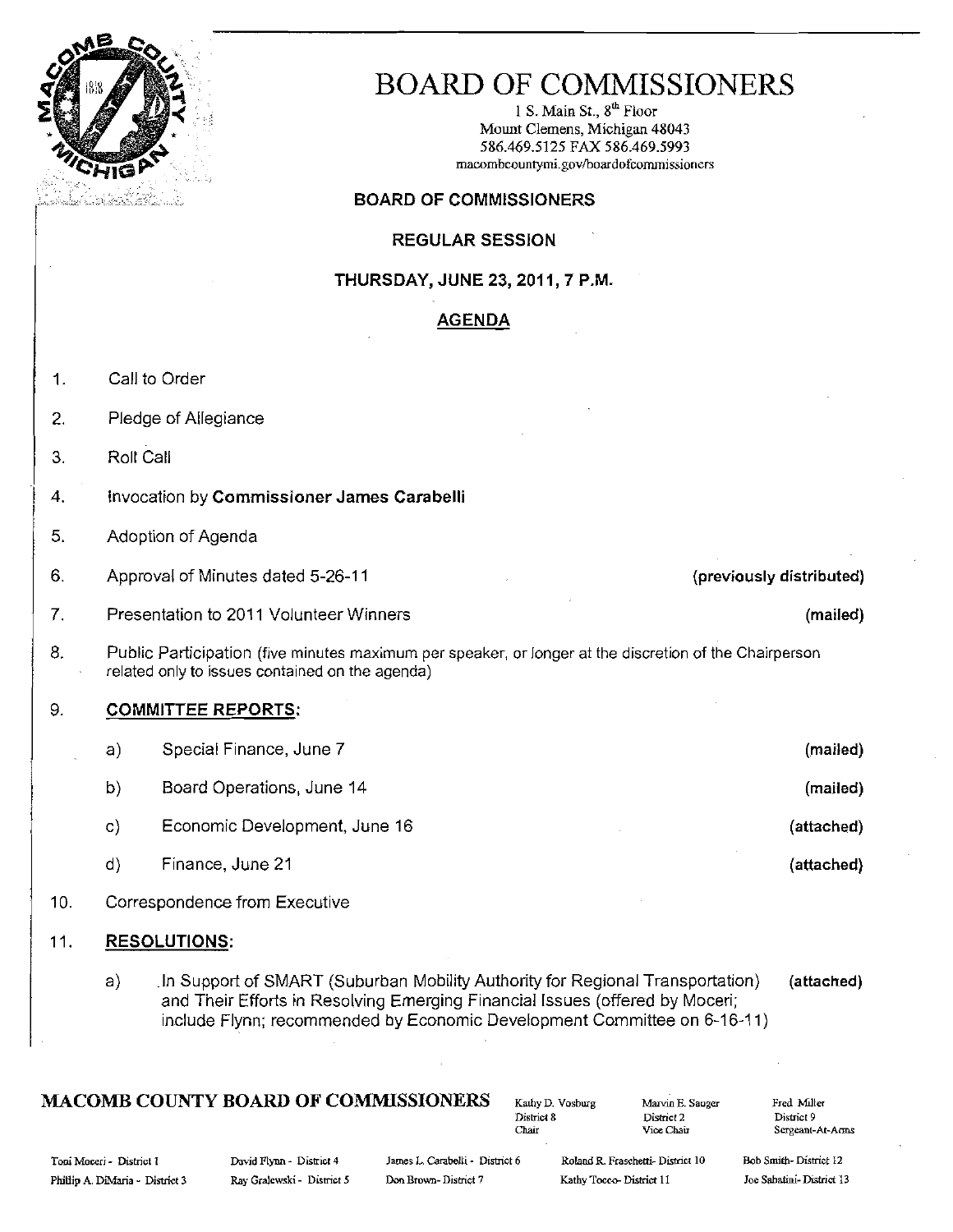#### **BOARD OF COMMISSIONERS AGENDA JUNE 23, 2011 PAGE 2**

b) Calling for the Creation of a Regional Transit Authority (offered by Moceri; (attached) include Flynn; recommended by Economic Development Committee on 6-16-11)

#### 12. **PROCLAMATIONS;**

- a) Proclaiming September 11-17, 2011 as Patriot Week in Macomb County (offered by Board Chair; recommended by Finance Committee on 6-21-11; copy on file)
- b) Thanking Doug Martz for His Years of Service on the Water Quality Board (offered by Board Chair; recommended by Finance Committee on 6-21-11; copy on file)
- c) Proclaiming Washington Street Wine House as the New Baltimore Outstanding Business of the Year for 2011 (offered by Vosburg; copy on fiie)
- 13. New Business
- 14. Public Participation
- 15. Roll Calt
- 16. Adjournment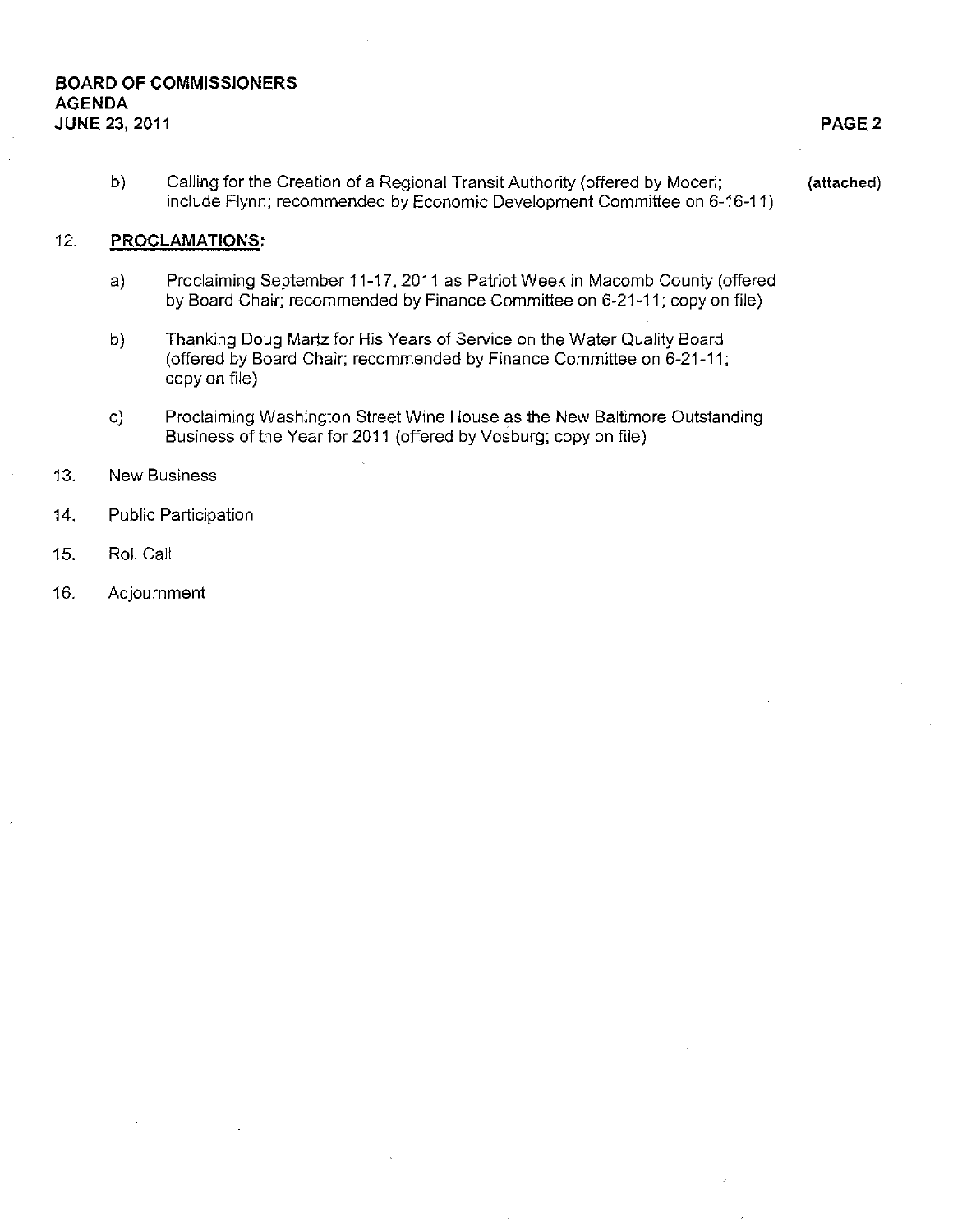#### **Winners with Organization and Commissioner**

#### **Don Brown**

Maxine Sobetski Head Start Barbara Trbovich Agape Center

#### James **L. Carabelli**

#### **Phillip A. DiMaria**

#### **David Flynn**

#### **Roland Franschetti**

Gerald Menzel **Lighthouse Mission** 

#### **Rav Gralewski**

#### **Fred Miller**

Susan Silver MSU Extension

Robin Boeling St. Peter Lutheran Church/School Dobbie Kelley The Village Assisted Living Nancy Nevers Shelby-Macomb Daybreakers Kiwanis Vincent Wagner American Cancer Society Relay for Life/SI. Baldricks Foundation for Juvenile Cancer Research

Joann Burgess Shadbush Nature Center Michael Ward CLT/Lions Club/Special Olympics<br>Edward F. Young RACES (Radio Amateur Civil Eme RACES (Radio Amateur Civil Emergency Service)

Beulah Banks Pastor James Friedman Judy Betts Macomb Literacy Partners

Randy Crowell Sterling Heights High Noon Kiwanis Club

Diane Bloch Boy Scouts, Girl Scouts, Jobs Daughter Inti, DeMoley, Eastern Star Michael Clancy St. Isaac Joques Parish/School Madelynne Cudney **Optimist Club of St. Clair Shores** Ermira Henry **In-House Hospice & Palliative Care**<br>
Donna Liccardello **Care** South Lake Schools South Lake Schools Jan Windemuth **Ardmore Elementary School** 

Traci Adamczyk Bishop Foley Science Olympiad Program Denise Hauer Flynn Middle School Gary Lusk St. Lawrence Parish Community Larry Prososki East Detroit/Roseville American Legion Post 261 James Waldrop Friends of the Sterling Heights Public Library Joan Waldrop Friends of the Sterling Heights Public Library

Nancy Dedenbach Mt. Clemens Rotary Club Sandy Dennis Angel Food Ministries Gail LaCroix Graham Elementary School Barb Parker MCFARES, Special Olympics, Trinity Lutheran Church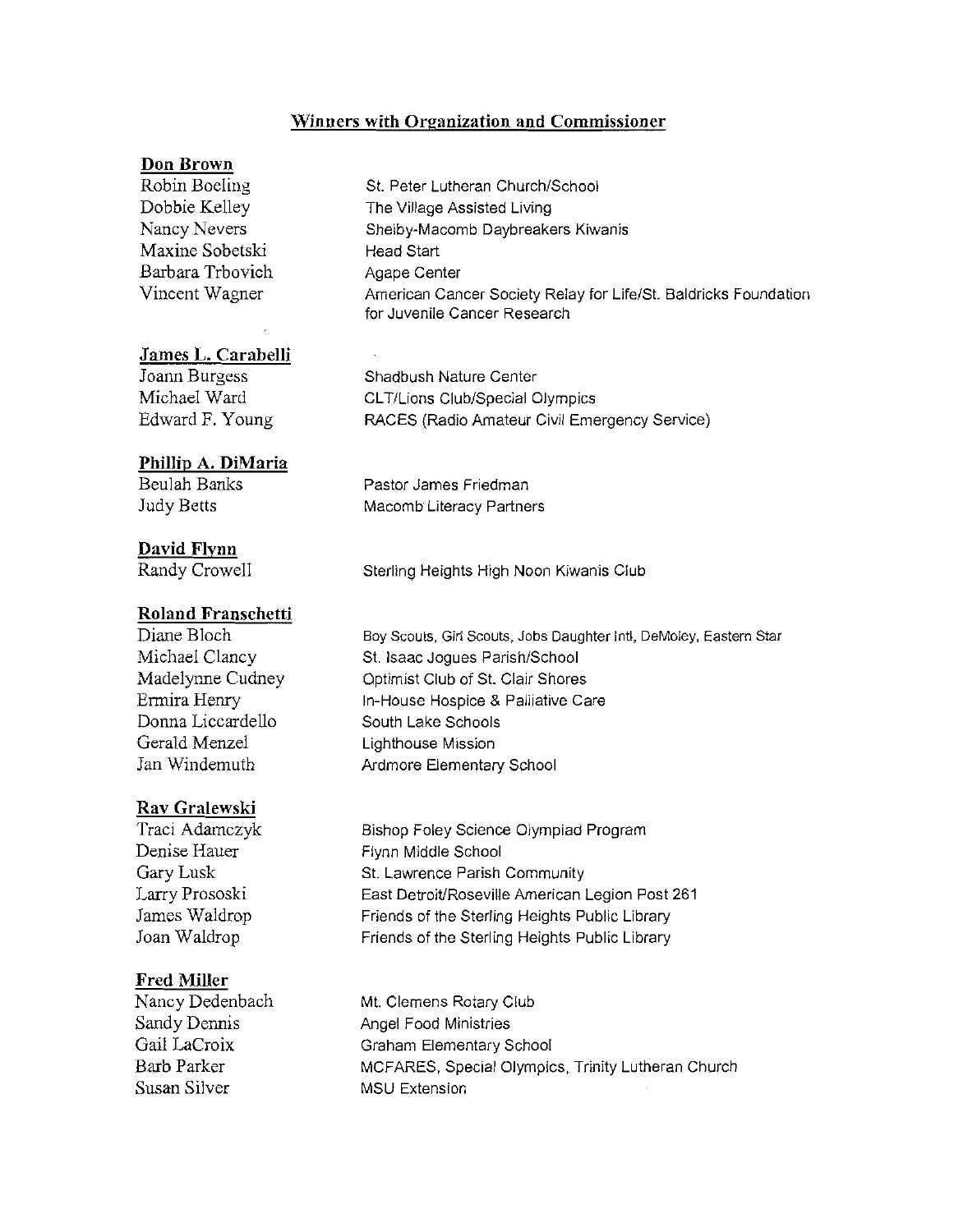#### **Toni Moceri**

Ward Bartlett Sigrid Dale

#### **Joe Sabatini**

Mike Bates Doreen Chorazyczewski Randy Lentini Bette Nebel Michael Saigh

#### **Marvin Sauger**

Louis E. Joseph Tom Marchand Tim Stockard

#### **Bob Smith**

William Colaiuta Arthur Kubiak Lynda Locke Doris Modrak Jim Pinello

#### **KathvTocco**

Joann Brown Celeste Lombardo Deanna Mielke Nancy Panther April Wojciechowski

#### **Kathv D. Vosburg**

Carol Gillis Sue Grimaudo Anne Nicolazzo

Nancy Reinke Darla Taravella Michelle Wypiszewski Student Leadership Services, Inc. Gray Panthers of Metro Detroit

Dakota High School Girl's Basketball Fox Elementary School St. Peter's Catholic Church Higgins Elementary School Sterling Heights Rotary Club and St. Therese of Lisieux Church

Archdiocese of Detroit Macomb Oakland Regional Center Hope Center in Macomb

David L. Dawson Meals on Wheels Clinton-Macomb Public Library Clinton Township Area Optimist Club Erin Presbyterian Church

Society of St. Vincent de Paul - St. Athanasius Church Catholic Services of Macomb - RSVP Eisenhower Elementary School St. Vincent De Paul Sacred Heart Conference Thomas Edison Elementary School

Friends of Chesterfield Library Chesterfield Township Beautification Committee American Cancer Society, Carehouse, Wigs4Kids, St. Baldrick's, Explorers-Mounted Div. Dean A. Naldrett Elementary School Atwood Elementary School Turning Point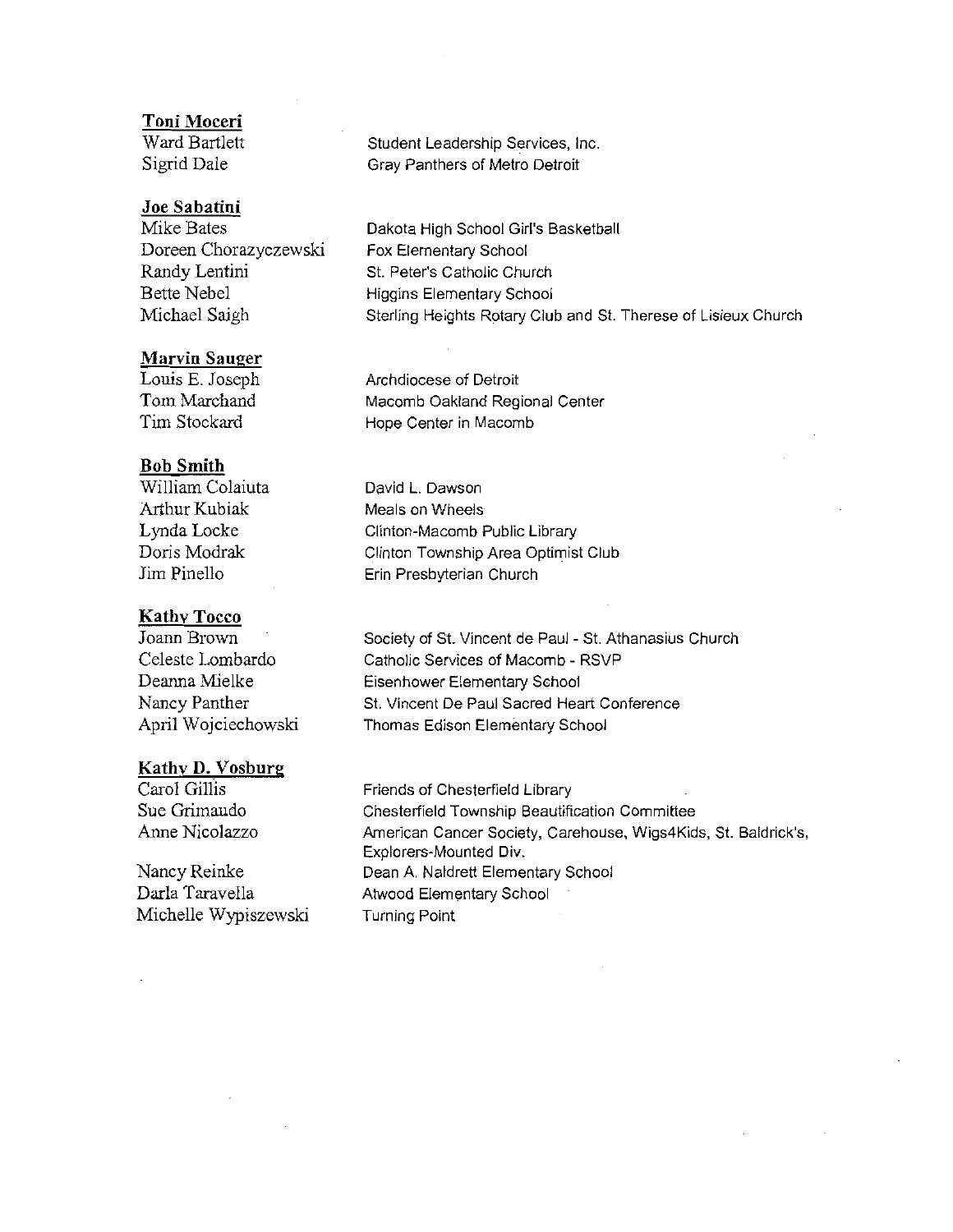# RECYCLABLE PAPER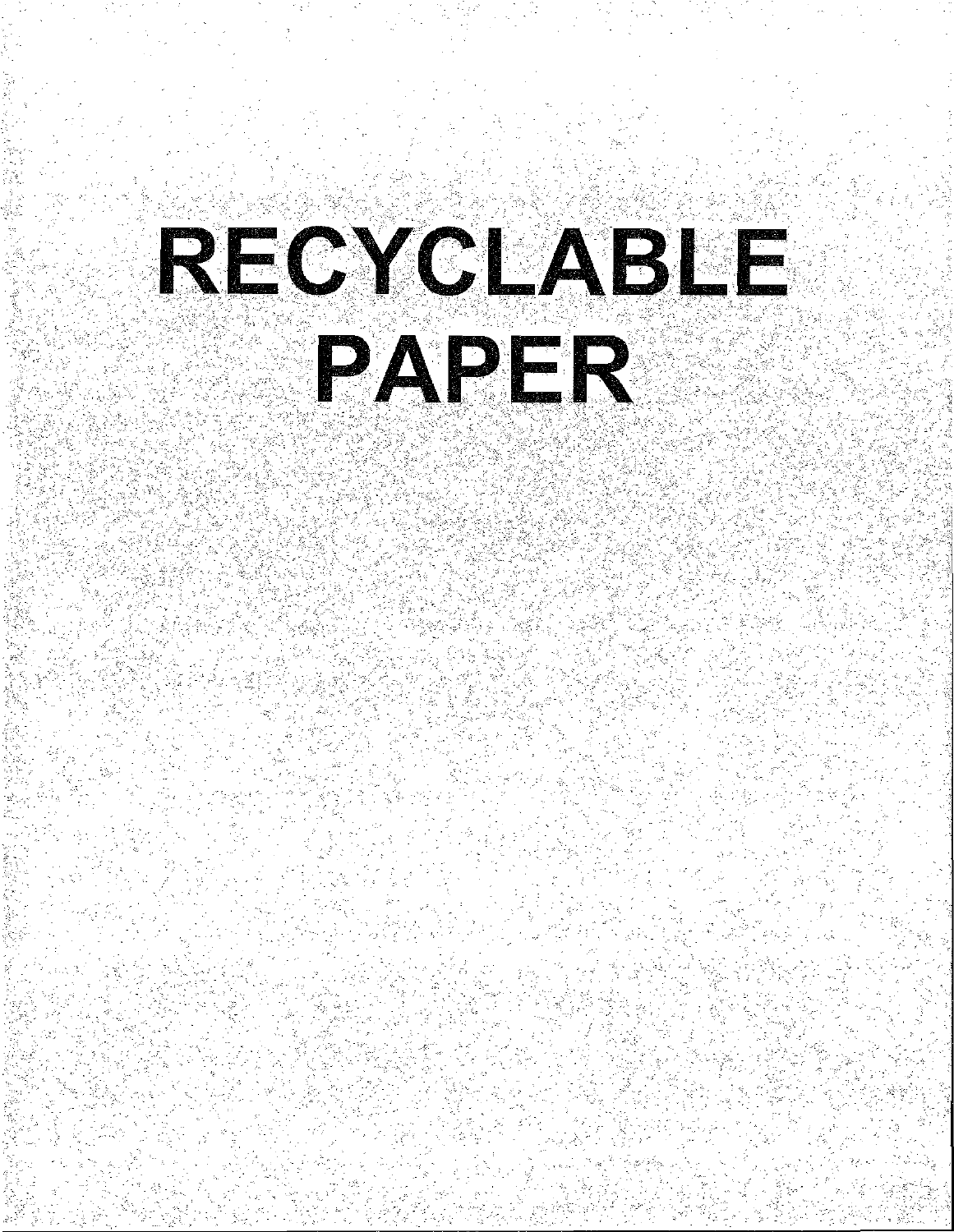

## BOARD OF COMMISSIONERS

I S. Main St., 8'" Floor Mount Clemens, Michigan 48043 586.469.5125 FAX 586.469.5993 macombcountymi.govlboardofcorrunissioners

June 7, 2011

TO: BOARD OF COMMISSIONERS

FROM: DON BROWN, CHAIR FINANCE COMMITTEE

RE: RECOMMENDATIONS FROM SPECIAL FINANCE COMMITTEE MEETING OF JUNE 7, 2011

At a special meeting of the Finance Committee, held Tuesday, June 7, 2011, the following recommendations were made and are being forwarded to the Full Board for approval:

#### 1. COMMITTEE RECOMMENDATION - MOTION (SEE ATTACHED)

A MOTION WAS MADE BY CARABELLI, SUPPORTED BY VOSBURG, TO RECOMMEND THAT THE BOARD OF COMMISSIONERS CONCUR IN THE REQUEST OF THE MACOMB COUNTY PROVIDER ALLIANCE (MCPA) AND APPROVE A TWO-YEAR EXEMPTION, FOR THE PERIOD SEPTEMBER 30, 2011 THROUGH OCTOBER 1, 2013, FROM THE REQUIREMENTS OF THE LIVING WAGE POLICY FOR ALL ORGANIZATIONS THAT ARE MEMBERS OF THE MCPA AND WHICH CONTRACT WITH MACOMB COUNTY COMMUNITY MENTAL HEALTH; FURTHER, A COPY OF THIS BOARD OF COMMISSIONERS' ACTION is DIRECTED TO BE DELIVERED FORTHWITH TO THE OFFICE OF THE COUNTY EXECUTIVE. THE MOTION CARRIED.

#### 2. COMMITTEE RECOMMENDATION - MOTION (SEE ATTACHED)

A MOTION WAS MADE BY VOSBURG, SUPPORTED BY SAUGER, TO RECOMMEND THAT THE BOARD OF COMMISSIONERS CONCUR WITH THE RECOMMENDATION OF CORPORATION COUNSEL REGARDING ATTORNEY/CLIENT PRIVILEGED MEMORANDUM DATED JUNE 6, 2011, CONTINGENT UPON PRESENTATION OF ADDITIONAL CONDITIONS; FURTHER, A COPY OF THIS BOARD OF COMMISSIONERS' ACTION IS DIRECTED TO BE DELIVERED FORTHWiTH TO THE OFFiCE OF THE COUNTY EXECUTIVE. THE MOTION CARRIED WITH CARABELU VOTING *"NO".* 

A MOTION TO ADOPT THE COMMITTEE REPORT WAS MADE BY CHAIR BROWN, SUPPORTED BY VICE-CHAIR MILLER.

## MACOMB COUNTY BOARD OF COMMISSIONERS Kauby D. Vosburg Marvin E. Saoger Fred Miller<br>District 8 District 2 District 9

District 8 Dislricf2 District9

Sergeant-At-Arms

Toni Moceri - District 1 David Flynn - District 4 James L. Carabelli - District 6 Roland R. Fraschetti - District 10 Bob Smith- District 12 Pbillip A.. DiMaria - Dtslriet 3 Ray G:ralewski· District 5 Don Brown- District 7 Kathy TOCCQ- District **II** Joe Sabatini- District 13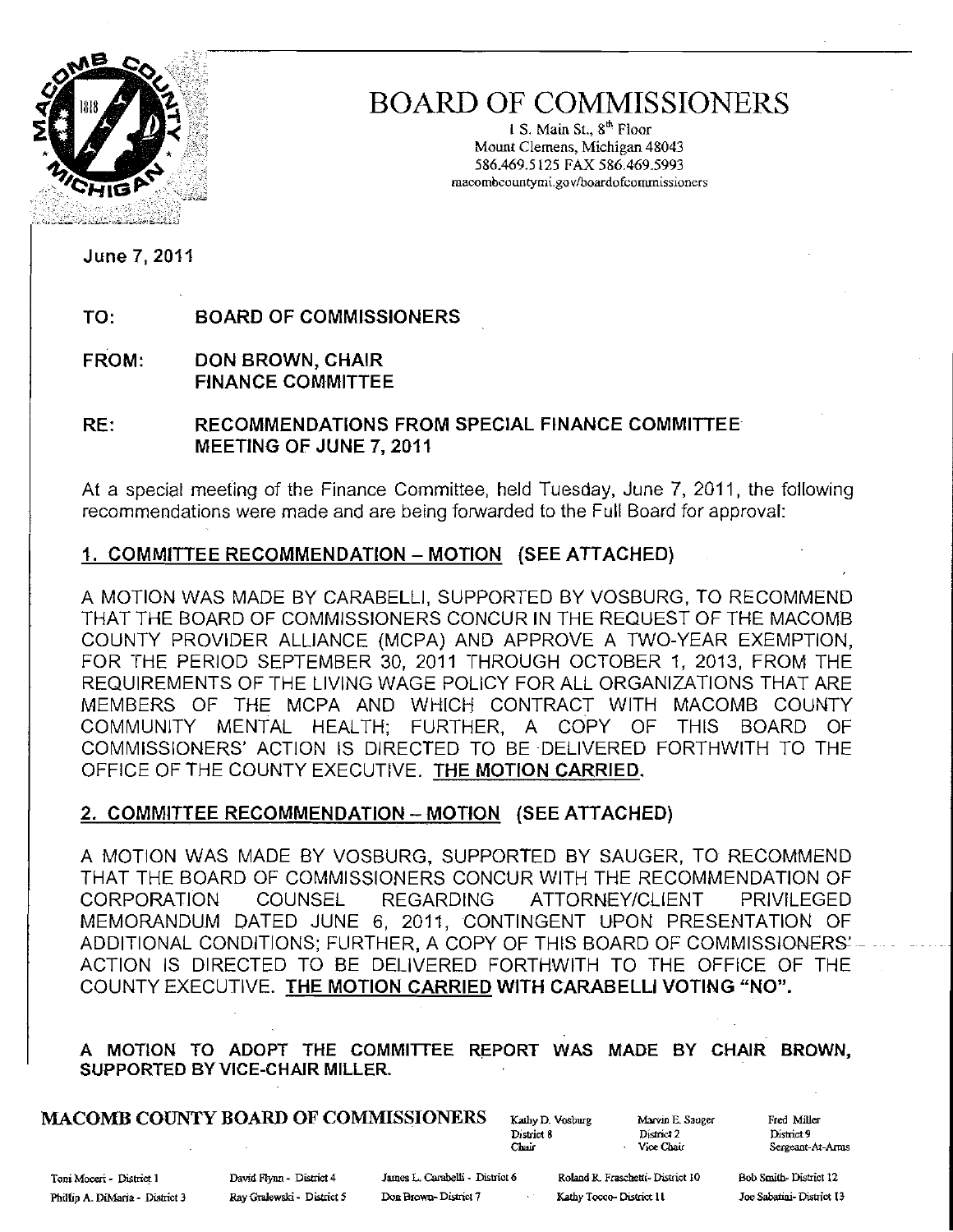**RESOLUTION NO.** \_ **FULL BOARD MEETING** DATE: \_

**AGENDA** ITEM: \_

#### **MACOMB COUNTY, MICHIGAN**

#### **\*SEE BELOW**

**RESOLUTION TO** concur in the request of the Macomb County Provider Alliance (MCPA) and approve a permanent exemptien from the requirements of the living Wage Policy for all organizations that are members of the MCPA and which contract with Macomb County Community Mental Health

**INTRODUCED BY** Commissioner Don Brown, Chair, Finance Committee

**\*At** *the* **6-7-11 meeting,** *the* **following friendly amendments were approved:** 

**Approve a two-year exemption for** *the* **period September 30,2011 through October 1, 2013.** 

#### **COMMITTEE/MEETING DATE**

| Finance    | 06-07-11       |
|------------|----------------|
| Full Board | $06 - 23 - 11$ |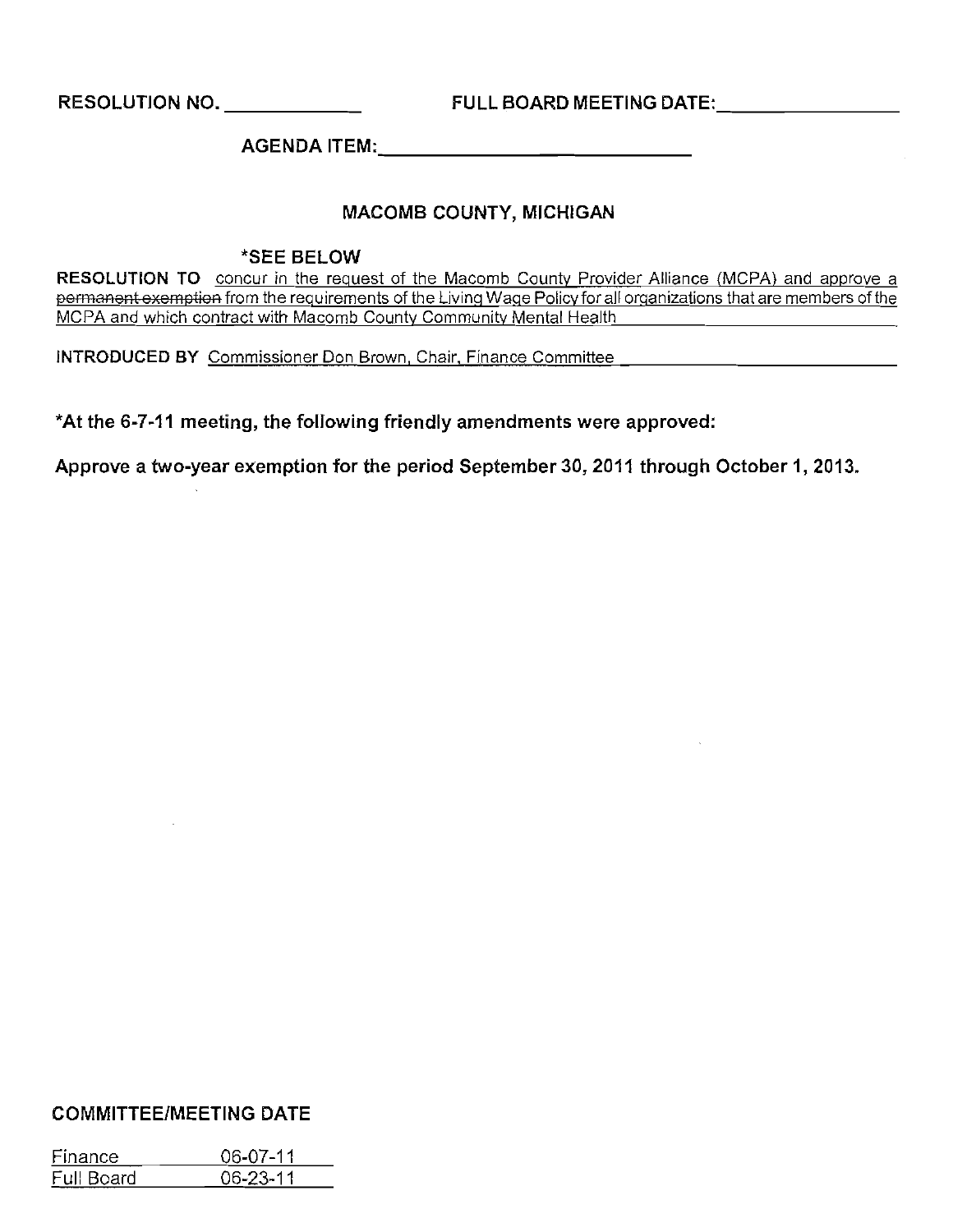

## **BOARD OF COMMISSIONERS**

1 S. Main St.,  $8^{th}$  Floor Mount Clemens, Michigan 48043 586.469.5125 FAX 586.469.5993 **macombcountymi.govlboardofcommissioners** 

**June 14,2011** 

**TO: BOARD OF COMMISSIONERS** 

**FROM:** KATHY TOCCO, **CHAIR BOARD OPERATIONS COMMITTEE** 

**RE: RECOMMENDATION FROM BOARD OPERATIONS COMMITTEE MEETING OF JUNE 14, 2011** 

At a meeting of the Board Operations Committee, held Tuesday, June **14,** 2011, the following recommendation was made and is being forwarded to the Full Board for approval:

#### **1. COMMITTEE RECOMMENDATION - MOTION (SEE ATTACHED)**

A MOTION WAS MADE BY DiMARIA, SUPPORTED BY CARABELLI, TO RECOMMEND THAT THE BOARD OF COMMISSIONERS ADOPT AN ORDINANCE TO PROVIDE FOR THE CODIFICATION OF ORDINANCES AND THE PRESERVATION AND INDEXING OF RESOLUTIONS; FURTHER, A COPY OF THIS BOARD OF COMMISSIONERS' ACTION IS DIRECTED TO BE DELIVERED FORTHWITH TO THE OFFICE OF THE COUNTY EXECUTIVE. **THE MOTION CARRIED.** 

#### **A MOTION TO ADOPT THE COMMITTEE REPORT WAS MADE BY CHAIR TOCCO, SUPPORTED BY VICE·CHAIR CARABELL!.**

#### **MACOMB COUNTY BOARD OF COMMISSIONERS** KathyD. Vosburg Marvin E. Sauger Fred Miller

District 8 **District 2 District 9** 

Chair **Vice Chair Sergeant-At-Arms** 

Toni Moceri - District 1 1 David Flynn - District 4 James L. Carabelli - District 6 Roland R. Fraschetti- District 10 Bob Smith- District 12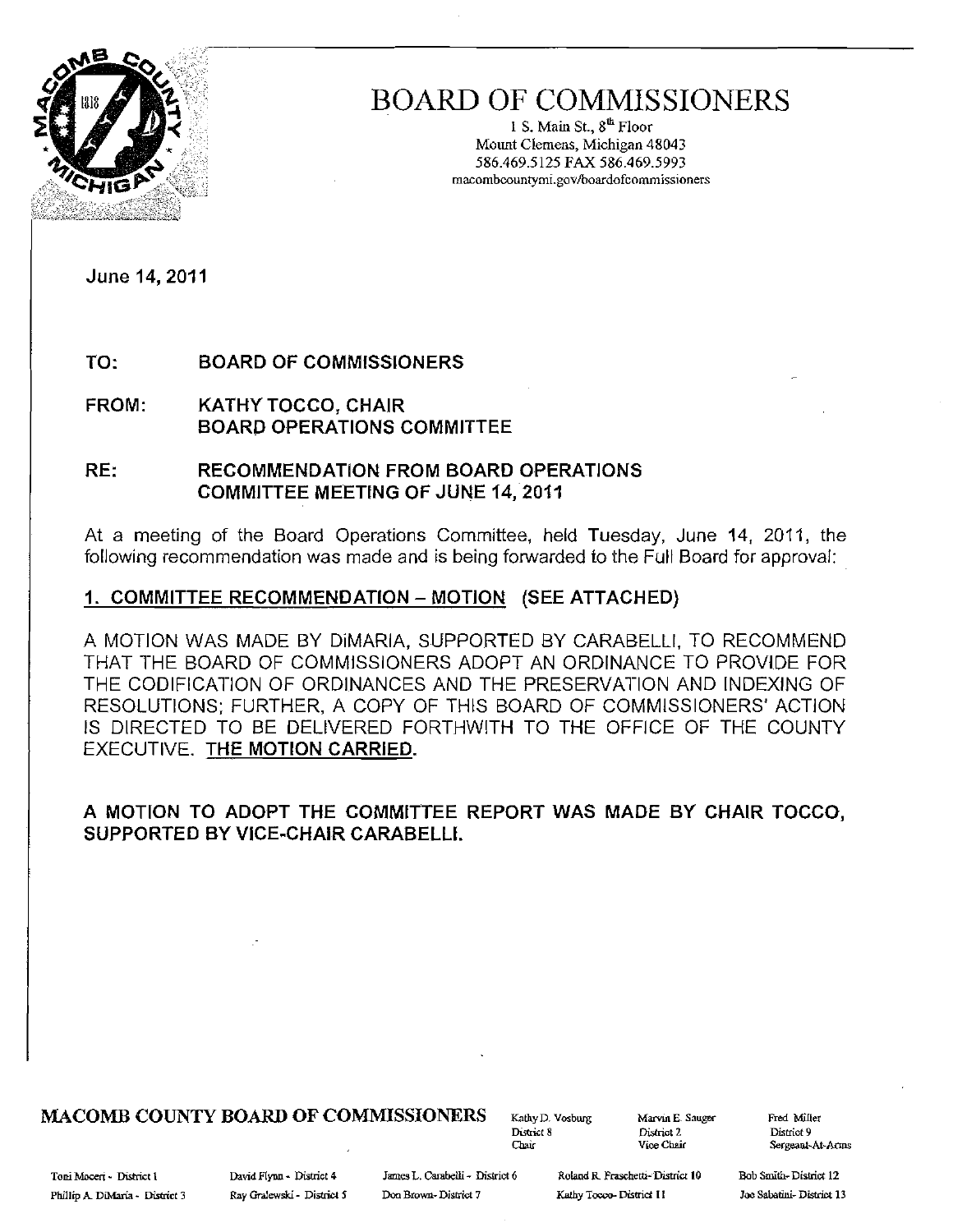**RESOLUTION NO.** \_ **FULL BOARD MEETING** DATE:, \_

AGENDAITEM: \_

### **MACOMB COUNTY, MICHIGAN**

**RESOLUTION TO** adopi an ordinance to provide forthe codificaiion of ordinances and the preservation and indexing of resolutions

**INTRODUCED BY:** Kathy Tocco, Chair, Board Operations Committee **Committee** 

| <b>COMMITTEE/MEETING DATE</b> |               |  |  |  |  |
|-------------------------------|---------------|--|--|--|--|
| Board Operations              | 6-14-11       |  |  |  |  |
| Full Board                    | $6 - 23 - 11$ |  |  |  |  |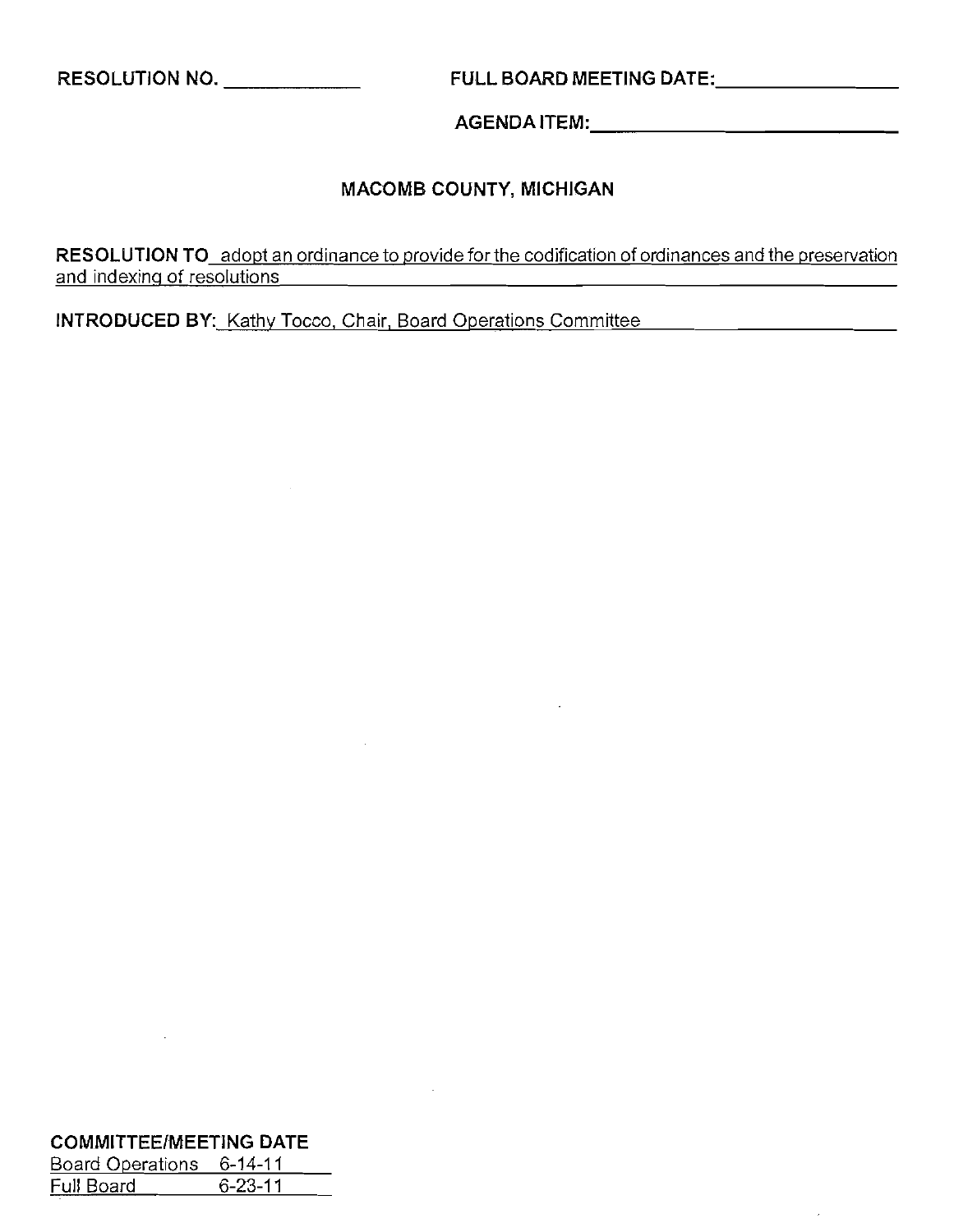#### ENROLLED ORDINANCE NO. 2011- 3

#### INTRODUCED BY COMMISSIONER(S):

#### AN ORDINANCE TO PROVIDE FOR THE CODIFICATION OF ORDINANCES AND THE PRESERVATION AND INDEXING OF RESOLUTIONS.

#### IT IS HEREBY ORDAINED BY THE PEOPLE OF THE CHARTER COUNTY OF MACOMB:

#### SECTION 1 Designation and Citation of Code

This codification of ordinances shall be known and cited as the "Code of Ordinances, County of Macomb, Michigan" or the "Macomb County Code".

#### SECTION 2 Definitions

In the construction of this Code and of all the ordinances of the county, the following definitions shall be observed, unless they are inconsistent with the intent of the commission or the context clearly requires otherwise:

Charter. The word "Charter" shall mean the Charter of the County of Macomb, Michigan adopted June 17, 2009 and shall include any amendment to such Charter.

Code. The expression "Code" or "this Code" shall mean the Code of Ordinances, County of Macomb, Michigan as designated in Section 1 and as modified by amendment, revision and by the adoption of new chapters, articles, divisions or sections.

Commission. The word "commission" shall mean the commission of the County of Macomb, Michigan as created by Charter section 4.1

County. The term "the county" or "this county" shall mean the County of Macomb in the state of Michigan.

County board of commissioners. The term "county board of commissioners" means the commission.

County executive. The term "county executive" means the chief executive officer as created by Charter section 3.1

#### SECTION 3 Codification

The Charter and all ordinances and resolutions of the Commission are adopted, enacted as, and entitled as the Code of Ordinances, County of Macomb, Michigan and shall be preserved and indexed. One book-form of the Code shall be certified as correct by the Macomb County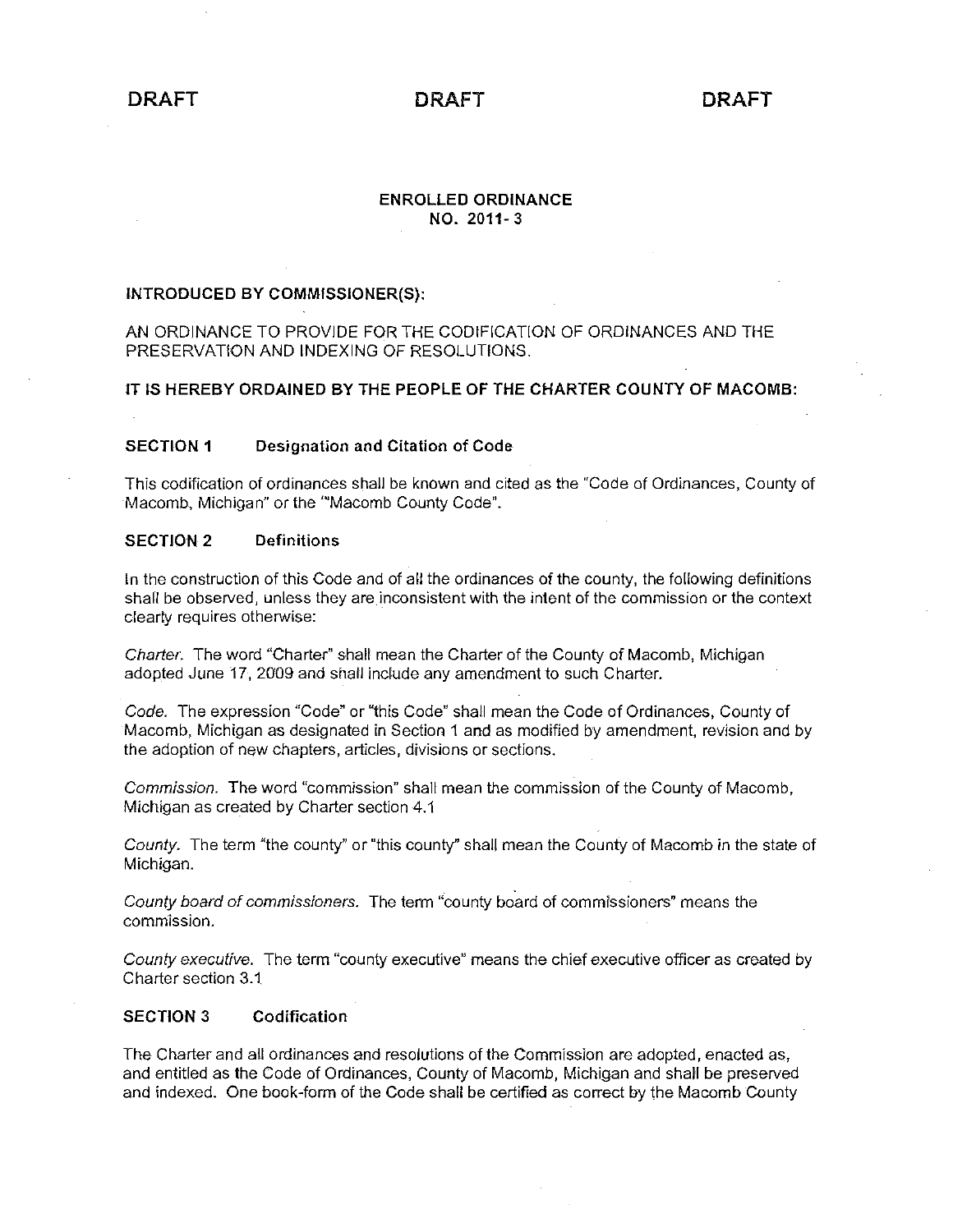Clerk and kept at the Office of the Macomb County Clerk for review during normal County business hours.

All ordinances and resolutions enacted prior to January 1,2011, which are inconsistent with any provision of the Code, are hereby repealed as of the effective date of this ordinance, except as follows:

A. The enactment of the Code shall not be construed to affect a right or liability accrued or incurred under any legislative provision prior to the effective date of such enactment, or an action or proceeding for the enforcement of such right or liability. Such enactment shall not be construed to relieve any person from punishment or prosecution for an act committed in violation of any such legislative provision. For such purposes, any such legislative provision shall continue in full force notwithstanding its repeal for the purpose of revision and codification.

- B. The repeal provided above shall not affect:
	- 1. The grant or creation of a franchise, license, right, easement or privilege;
	- 2. The purchase, sale, lease or transfer of property;
	- 3. The appropriation or expenditure of money or promise or guarantee of payment;
	- 4. The assumption of any contract or obligation;
	- 5. The·issuance and delivery of any bonds, obligations or other instruments of indebtedness;
	- 6. The levy or imposition of taxes, assessment or charges;

#### SECTION 4 Supplementation of Code

By contract or by county personnel, supplements to this Code shall be prepared and printed whenever authorized or directed by the commission. A supplement to the Code shall include all substantive permanent and general parts of ordinances adopted during the period covered by the supplement and all changes made in the Code. The pages of a supplement shall be so numbered that they will fit properly into the Code and will, where necessary, replace pages which have become obsolete or partially obsolete, and the new pages shall be so prepared that, when they have been inserted, the Code will be current through the date of the adoption of the latest ordinance included in the supplement.

In preparing a supplement to this Code, all portions of the Code which have been repealed shall be excluded from the Code by the omission from reprinted pages.

When preparing a supplement to this Code, the codifier (meaning the person, agency or organization authorized to prepare the supplement) may make formal, nonsubstantive changes in ordinances and parts of ordinances included in the supplement, insofar as it is necessary to do so to embody them into a unified Code. For example, the codifier may:

1. Organize the ordinance material into appropriate subdivisions;

2. Provide appropriate catchlines, headings and titles for sections and other subdivisions of the Code printed in the supplement, and make changes in such catchlines, headings and titles;

3. Assign appropriate numbers to sections and other subdivisions to be inserted in the

 $\ddot{\phantom{a}}$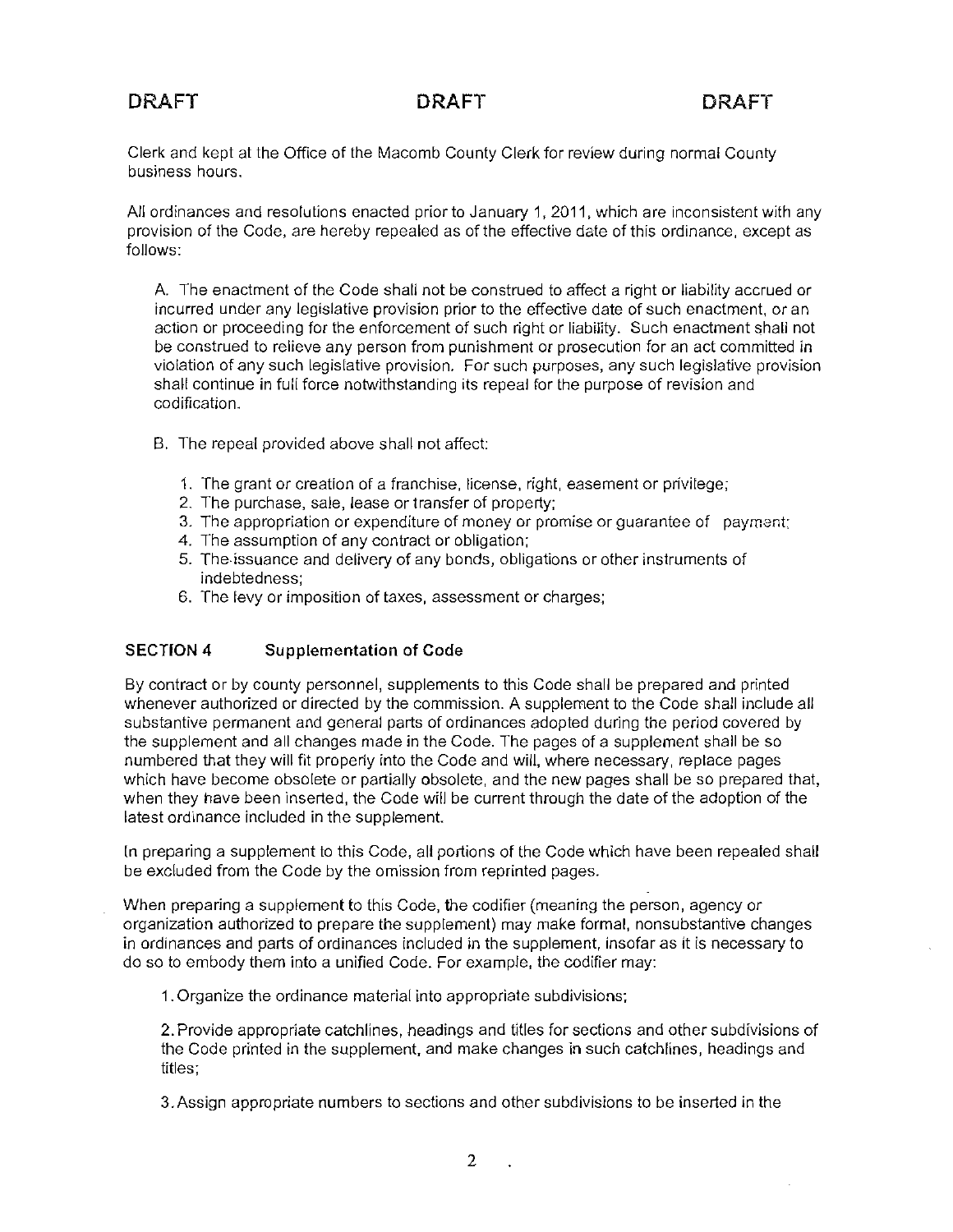Code and, where necessary to accommodate new material, change existing section or other subdivision numbers;

4. Change the words "this ordinance" or words of the same meaning to "this chapter," "this article," "this division," etc., as the case may be, or to "sections ;#rule; to ;#rule;" (inserting section numbers to indicate the sections of the Code which embody the substantive sections of the ordinance incorporated into the Code); and

5. Make other nonsubstantive changes necessary to preserve the original meaning of ordinance sections inserted into the Code; but in no case shall the codifier make any change in the meaning or effect of ordinance material included in the supplement or already embodied in the Code.

#### **SECTION 5** Amendments **to** Code-Effect.

Any and all additions and amendments to this Code, when passed in such form as to indicate the intention of the commission to make the same a part of this Code, shall be deemed to be incorporated in this Code so that reference to the "Code of Ordinances, County of Macomb, Michigan," shall be understood and intended to include such additions and amendments.

#### **SECTION 6** Amendment to Code-Manner.

All ordinances passed subsequent to the adoption of this Code that amend this Code may be numbered in accordance with the numbering system of this Code and printed for inclusion in the Code. In the case of repealed chapters, sections, subsections, of parts of sections, the repealed portions may be excluded from the Code by omission from the affected reprinted pages. The subsequent ordinances as numbered and printed, or omitted in the case of repeal, shall be prima facie evidence of such subsequent ordinances until such time that this Code and subsequent ordinances numbered or omitted are readopted as a new Code of Ordinances by the county commission.

#### **SECTION 7** Amendment to Code-Language.

Amendments to any of the provisions of this Code should be made by amending such provisions by specific reference to the section of this Code in substantially the following language: "That section ;#rule; of the Code of Ordinances, County of Macomb, Michigan, is hereby amended to read as follows: (Set out new provisions in full)."

#### **SECTION 8** Amendment to Code-New material.

If a new section is to be added to the Code, the following language may be used: "That the Code of Ordinances, County of Macomb, Michigan, is hereby amended by adding a section (or article, chapter or other designation as the case may be), to be numbered, ;#rule;, which reads as follows: (Set out new provisions in full)."

When the county commission desires to enact an ordinance of a general and permanent nature embracing a subject not previously existing in the Code, which the commission desires to incorporate into the Code, a provision in substantially the following language may be made part of such ordinance: "It is the intention of the county commission, and it is hereby ordained, that the provisions of this ordinance shall become and be made part of the Code of Ordinances, County of Wayne, Michigan, and the sections of this ordinance may be renumbered to accomplish such intention."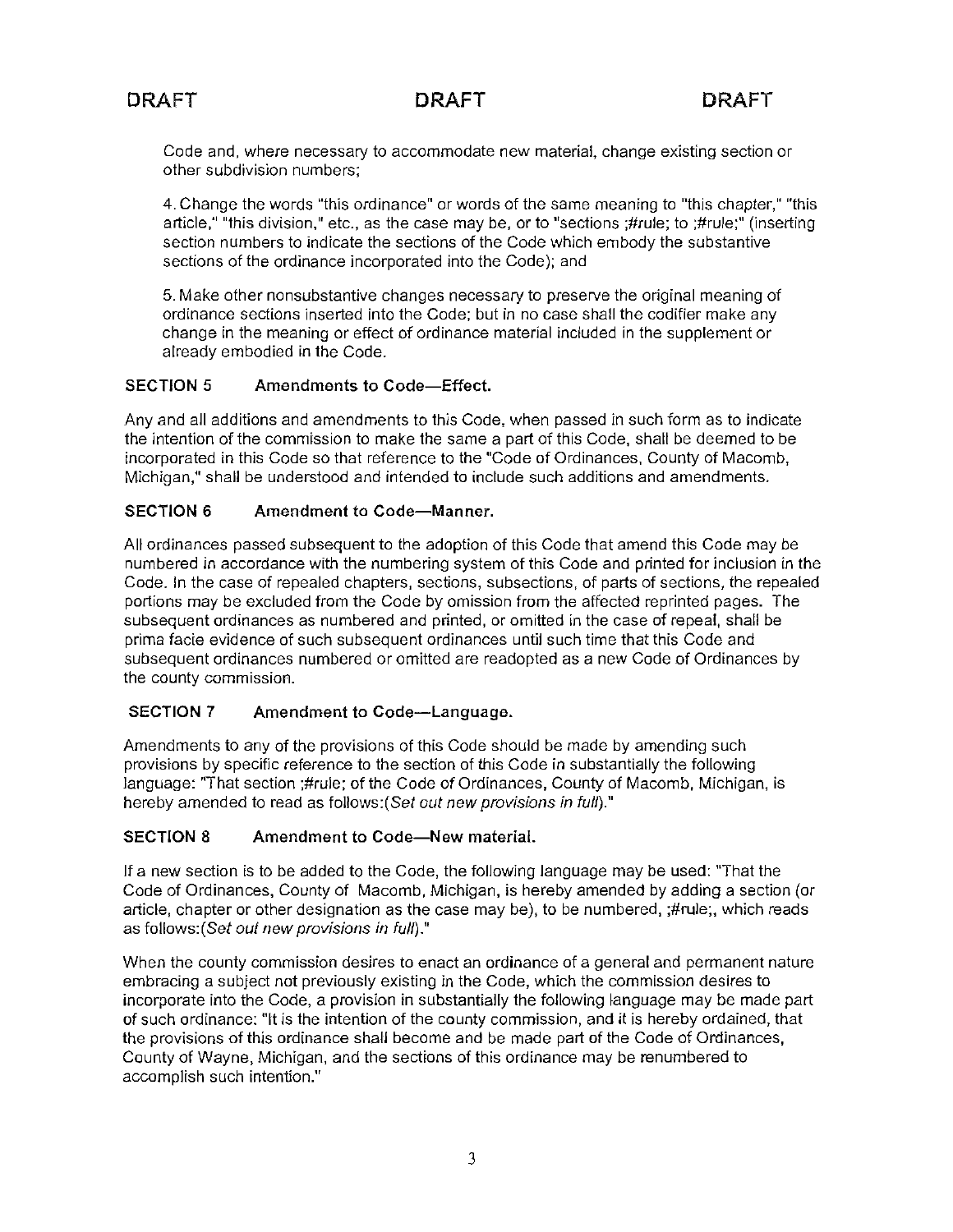#### SECTION 9 Amendment to Code-Repeal.

All sections, articles, chapters or other provisions of this Code desired to be repealed should be specifically repealed by section number, article number, chapter or other number, as the case may be.

#### SECTION 10 Severability

This ordinance and each of the various parts, sections, subsections, sentences, phrases and clauses are declared to be severable and if any such part is declared invalid, the remaining portions of thjs ordinance shall be in full force and effect.

#### SECTION 12 Captions

Headings and captions used in this Code are employed for reference purposes only and shall not be deemed a part of the text of any section and do not limit the subject matter.

#### SECTION 13 Reference to other sections

Whenever in one section reference is made to another section of this Code, such reference shall extend and apply to the section referred to as subsequently amended, revised, recodified or renumbered, unless the subject matter is changed or materially altered b the amendment or revision.

#### SECTION 14. Immediate effect

This ordinance shall be effective immediately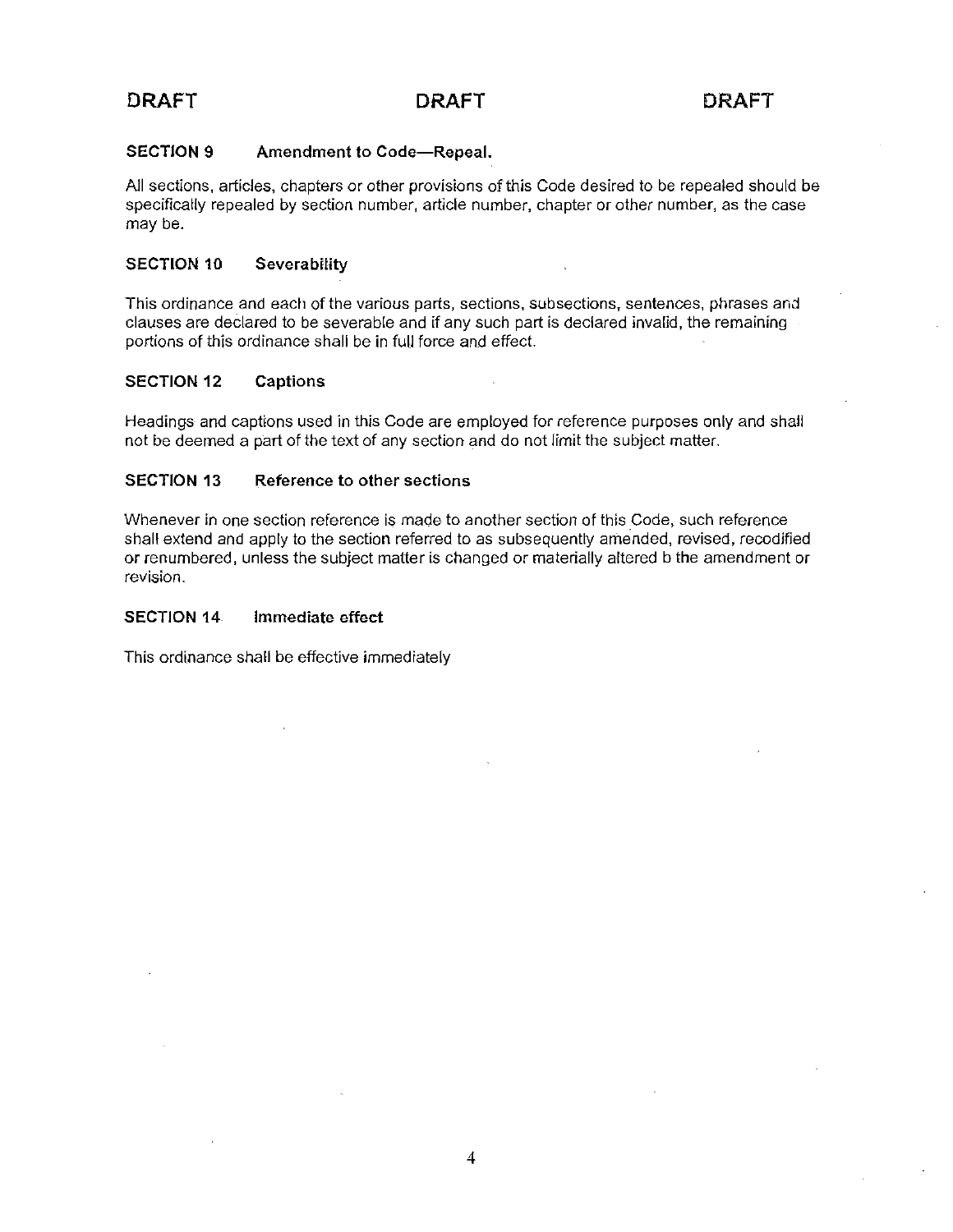

## BOARD OF COMMISSIONERS

1 S. Main St.,  $8^{th}$  Floor Mount Clemens, Michigan 4&043 5&6.469.5125 FAX 5&6.469.5993 macombcountymi.gov/boardofcommissioners

JUNE 16, 2011

TO: BOARD OF COMMISSIONERS

FROM: JAMES CARABELLI AND DAVID FLYNN, CO-CHAIRS ECONOMIC DEVELOPMENT COMMITTEE

#### RE: RECOMMENDATIONS FROM ECONOMIC DEVELOPMENT COMMITTEE MEETING OF JUNE 16,2011

At a meeting of the Economic Development Committee, held Thursday, June 16, 2011, the following recommendations were made and are being forwarded to the Full Board for approval:

#### 1. COMMITTEE RECOMMENDATION - MOTION (SEE ATTACHED)

A MOTION WAS MADE BY MOCERI. SUPPORTED BY TOCCO, TO RECOMMEND THAT THE BOARD OF COMMISSIONERS AUTHORIZE THE COUNTY OF MACOMB TO ACCEPT THE NICHOLSON NATURE CENTER TRUST FUND (\$275,000) GRANT FROM THE MICHIGAN DEPARTMENT OF NATURAL RESOURCES; \$70,000 (MATCH) FUNDS FROM PHILANTHROPIC DONATION BY JAMES B. AND ANN V. NICHOLSON AND \$205,000 (GRANT) FUNDS GRANTED BY MICHIGAN DEPARTMENT OF NATURAL RESOURCES TRUST FUND. FURTHER, A COPY OF THIS BOARD OF COMMISSIONERS' ACTION IS DIRECTED TO BE DELIVERED FORTHWITH TO THE OFFICE OF THE COUNTY EXECUTIVE. THE MOTION CARRIED.

#### 2. COMMITTEE RECOMMENDATION - MOTION (SEE ATTACHED)

A MOTION WAS MADE BY GRALEWSKI, SUPPORTED BY SMITH, TO RECOMMEND THAT THE BOARD OF COMMISSIONERS APPROVE AND AUTHORIZE THE BOARD CHAIR TO SIGN AND SUBMIT TO HUD: 1) THE 2011 CDBG ANNUAL PLAN FOR THE URBAN COUNTY OF MACOMB AND 2) THE 2011 HOME ANNUAL PLAN FOR THE MACOMB HOME CONSORTIUM. FURTHER, A COpy OF THIS BOARD OF COMMISSIONERS' ACTION IS DIRECTED TO BE DELIVERED FORTHWITH TO THE OFFICE OF THE COUNTY EXECUTIVE. THE MOTION CARRIED.

#### A MOTION TO ADOPT THE COMMITTEE REPORT WAS MADE BY CO-CHAIRS CARABELLI AND FLYNN.

## $\textbf{MACOMB COUNTY BOARD OF COMMISSIONERS}$   $\text{Kathy D. Voshorg}$   $\text{Marcials}$   $\text{Marcials}$   $\text{Distric1 2}$

District 8 District 2<br>Chair Vice Chair

Chair Vice Chair Sergeaut-At-Arms

Phillip A. DiMaria - District 3 Ray Gralewski - District 5 Don Brown- District 7 Kathy Tocco- District 11

Toni Moceri - District I Cavid Flynn - District 4 James L. Carabelli - District 6 Roland R. Fraschetti- District 10

Bob Smith-District 12 Joe Sabatini-District 13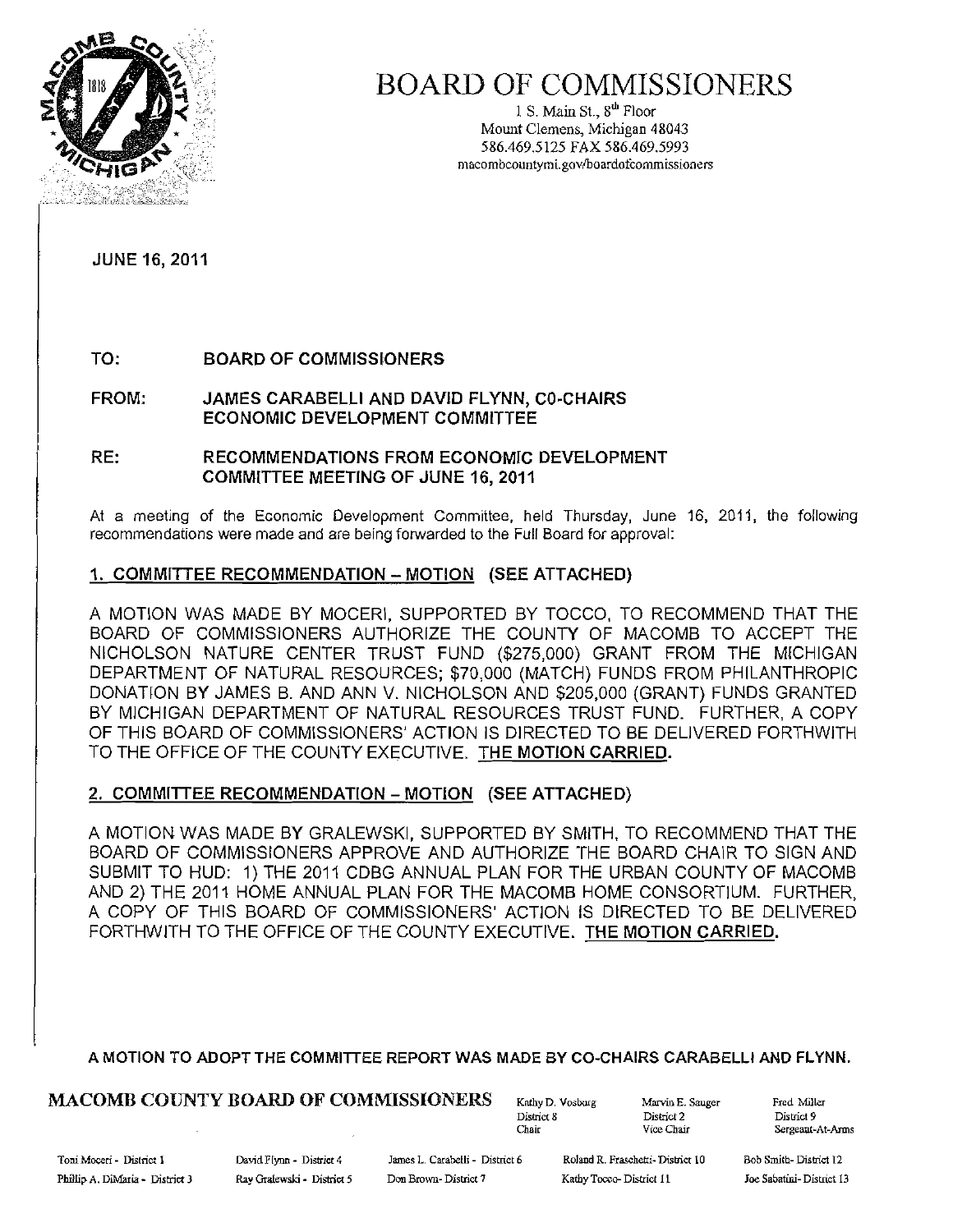**RESOLUTION NO.** \_ **FULL BOARD MEETING DATE:** 

# **AGENDA ITEM:**

#### **MACOMB COliNTY, MICffiGAN**

**RESOLUTION TO:** Authorize the County of Macomb to accept the Nicholson Nature Center Trust Fund (\$275,000) Grant from the Michigan Department of Natural Resources

**INTRODUCED BY:** James Carabelli and David Flynn, Co-Chairs, Economic Development **Committee** 

#### **DESCRIPTION:**

 $\sim 10^{-1}$ 

#### **Michigan Department of Natural Resources Trust Fund**

- \$ 70,000 (Match) funds from philanthropic donation by James B. and Ann V. Nicholson

- \$205,000 (Grant) funds granted by Michigan Department of Natural Resources Trust Fund

**COMMITTEE/MEETING DATE** Econ. Dev. 6-16-11 Approved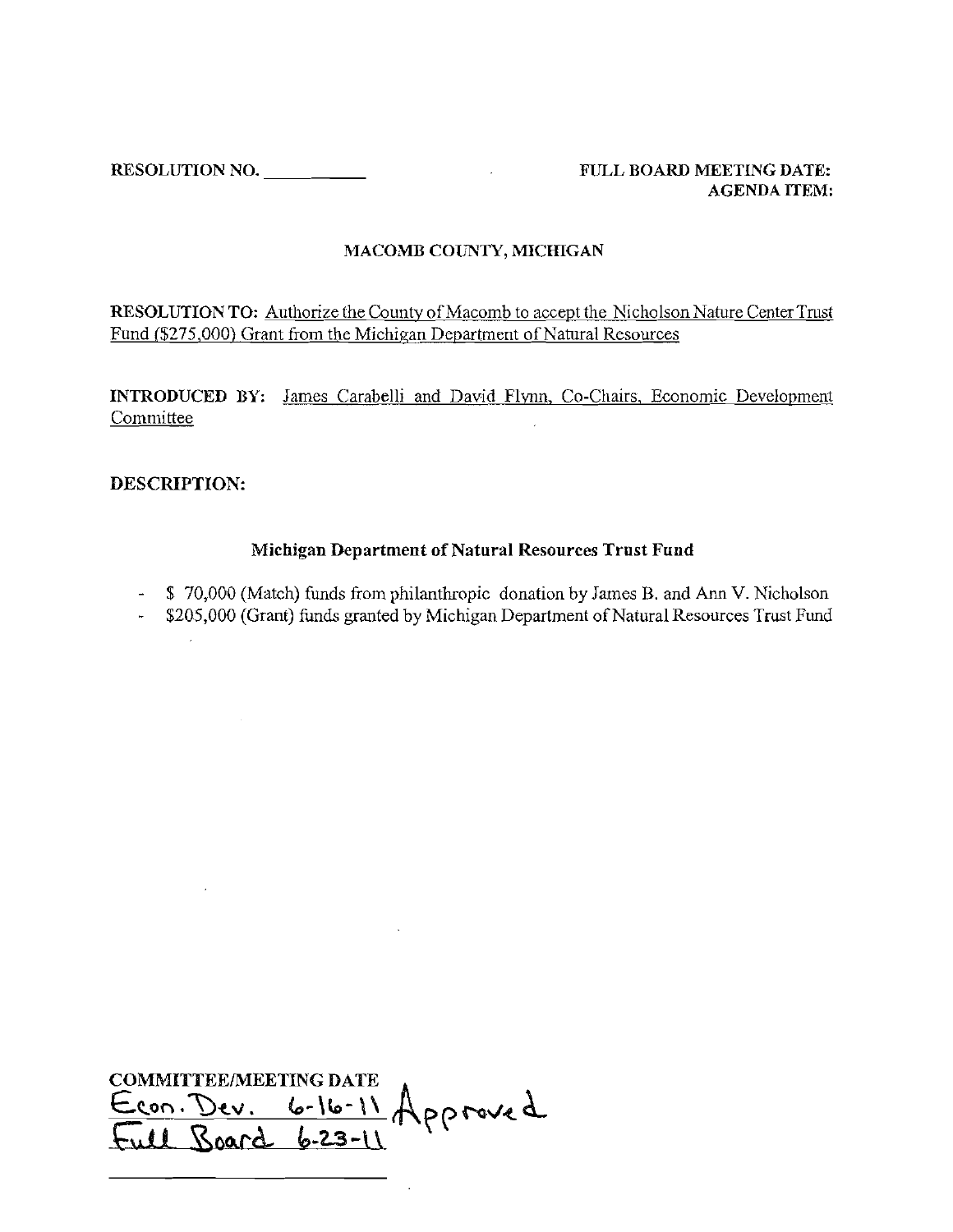RESOLUTION NO.---, \_ FULL BOARD MEETING DATE:

AGENDA ITEM:

#### MACOMB COUNTY, MICHIGAN

RESOLUTION TO: Approve and authorize the Board Chair to sign and submit to HUD, 1) the 2011 CDBG Annual Plan for the Urban County of Macomb, and 2) the 2011 HOME Annual Plan for the Macomb HOME Consortium

INTRODUCED BY: James Carabelli and David Flvnn, Co-Chairs, Economic Development Committee

DESCRIPTION:

**COMMITTEE/MEETING DATE** <u>6-16-11</u> deproved Econ. Dev.  $F_{u11}R$  $\frac{1}{2}$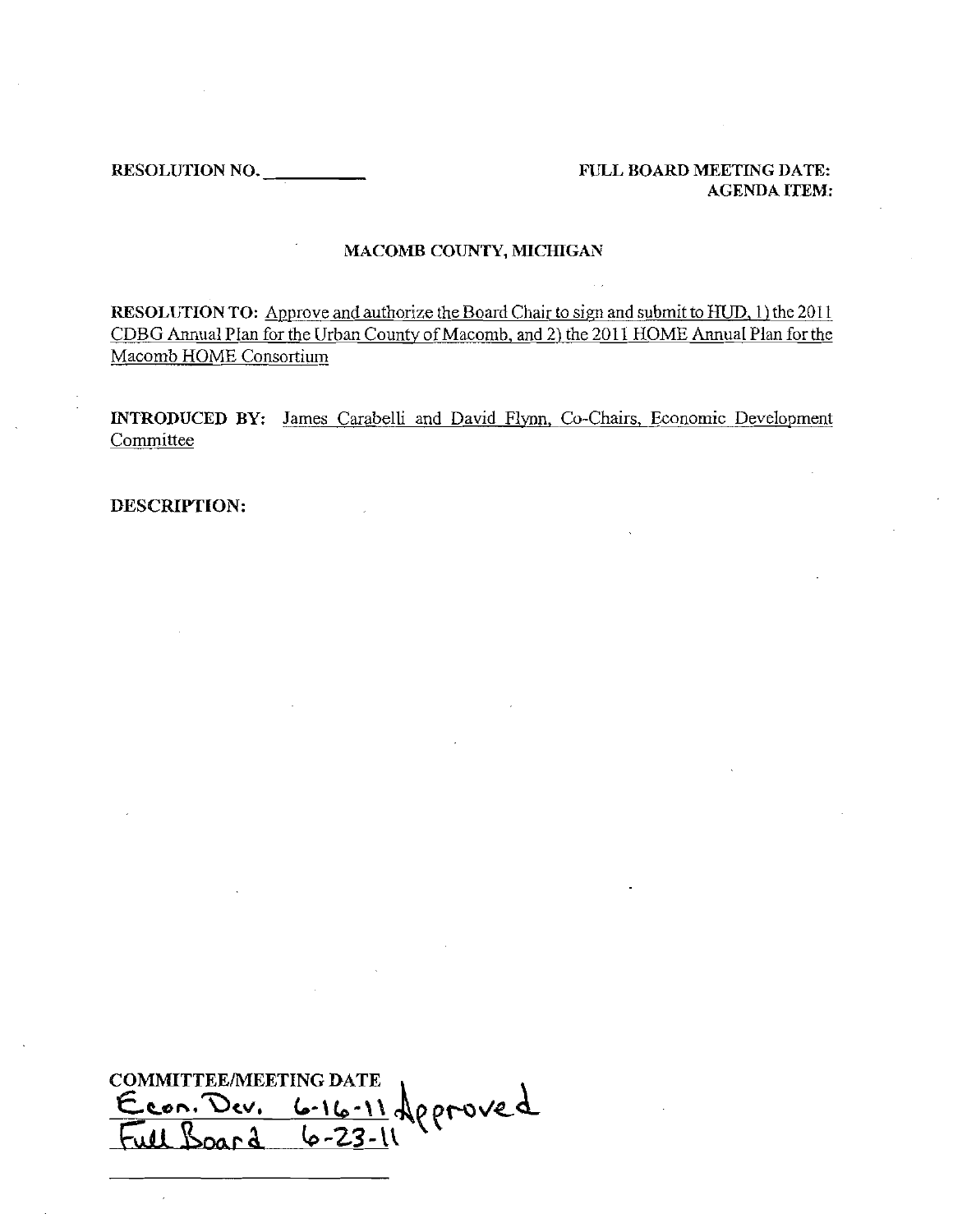

## BOARD OF COMMISSIONERS

I S. Main St.,  $8<sup>th</sup>$  Floor Mount Clemens, Michigan 48043 586.469.5125 FAX 586.469.5993 macombcountymi.gov/boardofcommissioners

June 21, 2011

TO: BOARD OF COMMISSIONERS

FROM: DON BROWN, CHAIR FINANCE COMMITTEE

RE: RECOMMENDATIONS FROM FINANCE COMMITTEE MEETING OF JUNE 21, 2011

At a meeting of the Finance Committee, held Tuesday, June 21, 2011, the following recommendations were made and are being forwarded to the full Board for approval:

### 1. COMMITTEE RECOMMENDATION - MOTION (SEE ATTACHED)

A MOTION WAS MADE BY FRASCHETTI, SUPPORTED BY VOSBURG, TO RECOMMEND THAT THE BOARD OF COMMISSIONERS ADOPT THE FISCAL YEAR 2011 GENERAL APPROPRIATIONS ORDINANCE RESTATING AND AMENDING THE FY 2011 BUDGET AND APPROPRIATIONS RESOLUTION, AS PROVIDED BY INDEPENDENT COUNSEL, AS AMENDED; fURTHER, A COpy OF THIS BOARD Of COMMISSIONERS' ACTION IS DIRECTED TO BE DELIVERED FORTHWITH TO THE OFFICE OF THE COUNTY EXECUTIVE. THE MOTION CARRIED.

### 2. COMMITTEE RECOMMENDATION - MOTION (SEE ATTACHED)

A MOTION WAS MADE BY FRASCHETTI, SUPPORTED BY CARABELL!, TO RECOMMEND THAT THE BOARD OF COMMISSIONERS APPROVE THE BUDGET AMENDMENTS AS SUBMITTED BY THE COUNTY EXECUTIVE, WITH ONE AMENDMENT: EQUALLY DiSTRIBUTE THE AMOUNT FOR PROFESSIONAL SERVICES SO THE COMMISSION AND COUNTY EXECUTIVE WOULD EACH RECEIVE \$72,500; FURTHER, A COpy OF THIS BOARD OF COMMISSIONERS' ACTION is DIRECTED TO BE DELIVERED fORTHWITH TO THE OFFICE OF THE COUNTY EXECUTIVE. THE MOTION CARRIED. (ROLL CALL VOTE: YES-BROWN, CARABELL!, DIMARIA, FLYNN, FRASCHETTI, GRALEWSKI, SABATINI, SMITH AND VOSBURG; NO-MILLER, MOCERI AND TOCCO)

A MOTION TO ADOPT THE COMMITTEE REPORT WAS MADE BY CHAIR BROWN, SUPPORTED BY VICE-CHAIR MILLER.

## MACOMB COUNTY BOARD OF COMMISSIONERS Kathy D. Vosburg Marvin E. Sauger Fred Miller<br>District 8 District Pistrict 2

Chair Vice Chair Sergeant-At-Arms

District 9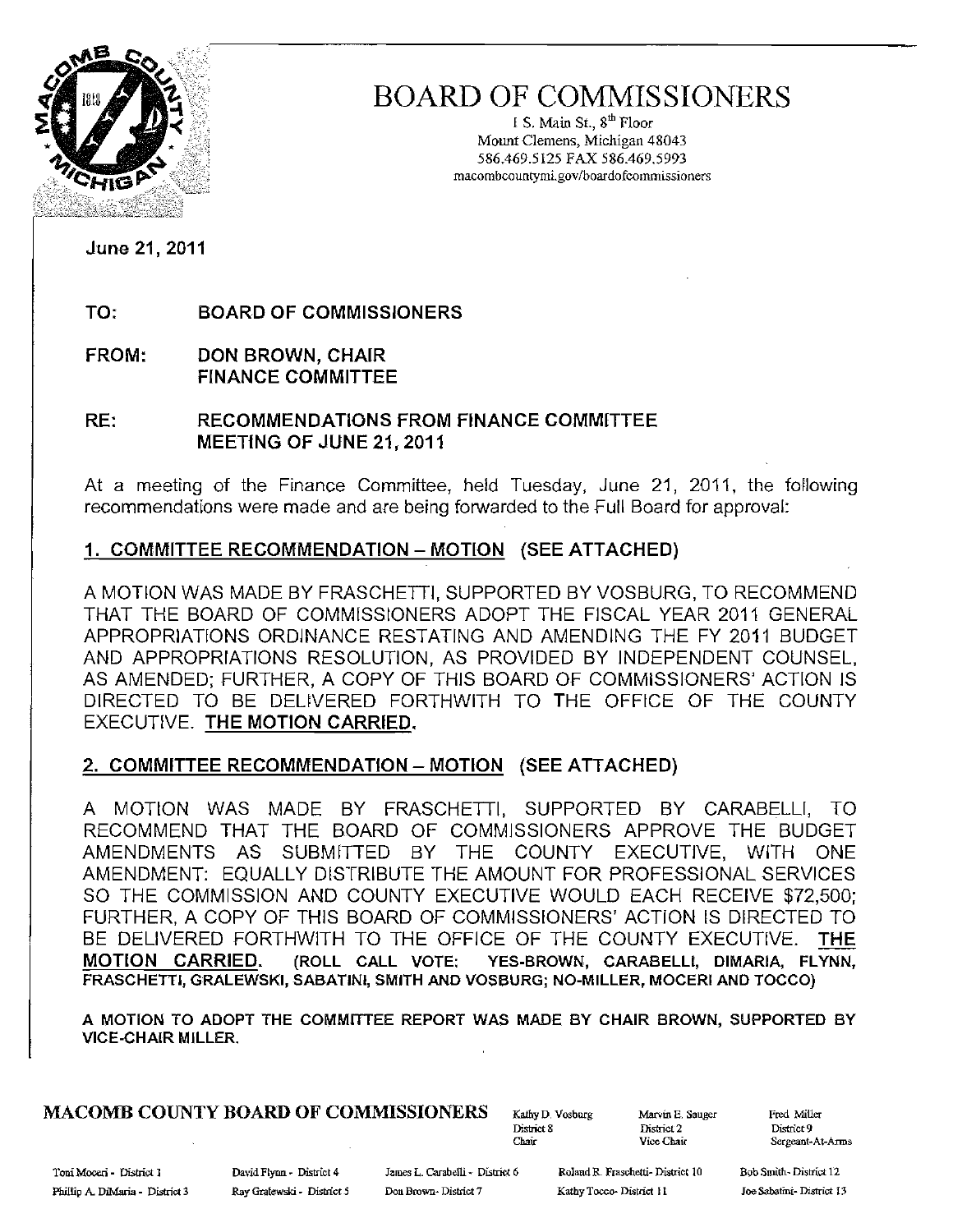#### **RESOLUTION NO.** \_ **FULL BOARD MEETING** DATE: \_

### **AGENDA** ITEM: \_

#### **MACOMB COUNTY, MICHIGAN**

**RESOLUTION TO** review and approve the proposed budget amendments to the original 2011 budget and the proposed Budget Ordinance for Fiscal Year 2011 as submitted by the County Executive

**INTRODUCED BY:** Don Brown, Chair, Finance Committee

The following amendments were made to the budget ordinance provided by Independent Counsel:

- 1) Correct section numbering
- 2) Include the figure of \$13,538,934 in Section 6, Use of Fund Balance
- 3) Add number 5 to Ordinance No.

|            | <b>COMMITTEE/MEETING DATE</b> |
|------------|-------------------------------|
| Finance    | $6 - 21 - 11$                 |
| Full Board | $6 - 23 - 11$                 |
|            |                               |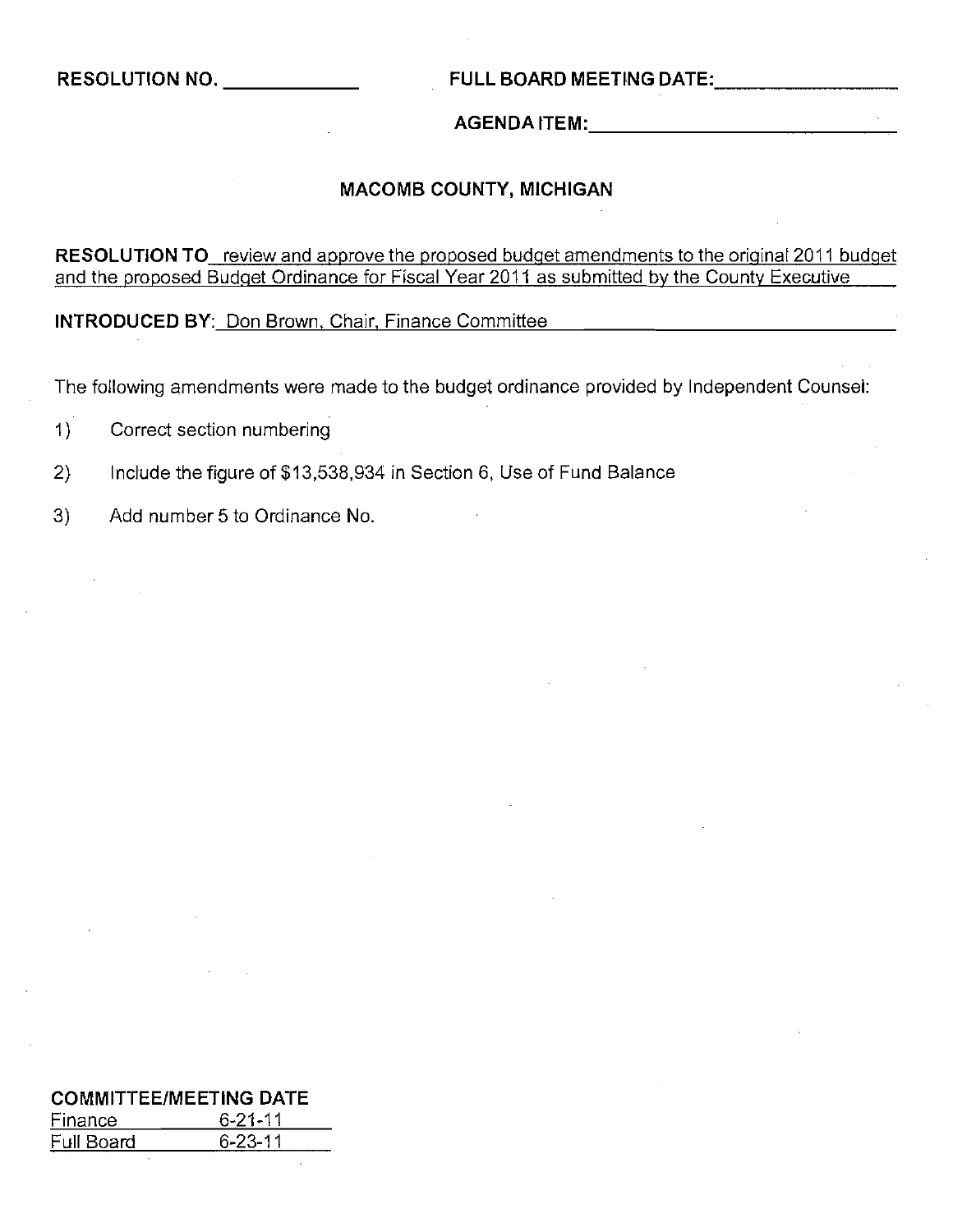#### **BOARD OF COMMISSIONERS COUNTY OF MACOMB**

Commissioner , supported by Commissioner , moved adoption of the following ordinance.

#### ORDINANCE NO.5

#### FISCAL YEAR 2011 GENERAL APPROPRIATIONS ORDINANCE RESTATING AND AMENDING THE FY 2011 BUDGET AND APPROPRIATIONS RESOLUTION.

#### THE COUNTY OF MACOMB ORDAINS:

Section 1. Budget Resolution Continuation. Pursuant to Section 11.1 of the Home Rule Charter of Macomb County (the "Charter"), the appropriations within and the Fiscal Year 2011 Budget (the "FY 2011 Budget") that are on pages 20 and following and were approved by "FY 2011 General Appropriations Resolution" adopted by the Macomb County Board of Commissioners (the "Commission") on December 16, 2010, except to the extent specifically amended by this Exhibit A to this ordinance or any subsequent budget and appropriations amendments approved by the Commission, shall remain in effect.

Section 2. Tax Levies Continued. The tax levies approved by the FY 2011 General Appropriations Resolution shall remain in effect.

Section 3. Budget Amendments. The Budget Amendments attached as Exhibit A are incorporated by referenced and are approved.

Section 4. Change to Department of Roads. All references in the FY 2011 General Appropriations Resolution and FY 2011 BUdget to the Macomb County Road Commission shall now mean the Macomb County Department of Roads.

Section 5. Reaffirmation of Sources and Uses of Funds.

A. \$27,515 to be generated in 2011 by Cigarette Tax Revenue as estimated by Michigan Department of Treasury is to be utilized in accordance with P.A. 264 as amended by P.A. 529 of 1998 as follows:

(1) \$19,422 or 12/17 is to be utilized by the Health Department for the funding of existing or new health related programs as outlined in Act 264.

(2) \$8,093 or 5/17ths is to be utilized in the Sheriff Department-Jail Operations.

B. \$1,888,081 to be generated in 2011 by Liquor Tax Revenue as estimated by Michigan Department of Treasury is to be utilized in accordance with 1985 PA 106, as amended, designating 50% to be used for Substance Abuse programs.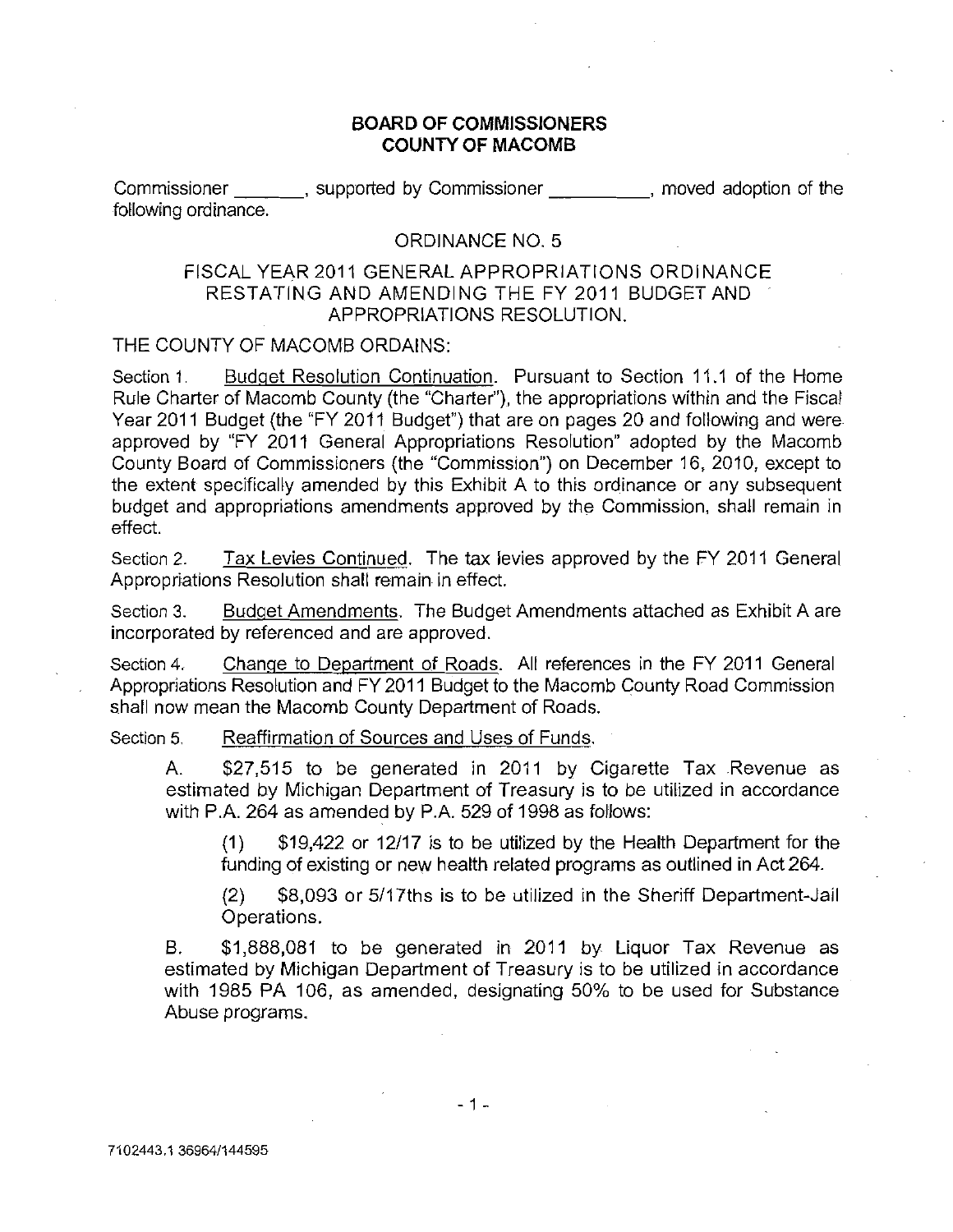C. \$6,300,000 generated by the Delinquent Tax Revolving Fund is transferred to the General Fund in 2011.

D. \$1,000,000 generated by the Delinquent Tax Revolving Fund is transferred to the Capital Improvement Program.

E. \$1,335,000 generated by the Delinquent Tax Revolving Fund is transferred to the Capital Improvement Program to fund debt service payments as approved by the Macomb County Board of Commissioners on December 19, 1999.

F. \$16,385,000 available in the Revenue Sharing Reserve Fund and the designated annual amount allowable by the State Treasurer is transferred to the General Fund in 2011.

G. \$125,000 of drug forfeiture funds anticipated to be generated in 2011 through the Prosecuting Attorney's Office is designated for use for law enforcement supplies in combating illegal drug activities.

Section 6. Use of Fund Balance. \$13,538,934 of the County's accumulated surplus from prior budget years is transferred to the General Fund in 2011.

Section 7. Repeal. Remaining portions of the FY 2011 General Appropriations Resolution (page 1 through and including page 12) have been superseded by the Charter, are no longer appropriate under the Charter, or should be addressed by a general finance ordinance or policy. They are therefore repealed in their entirety.

Section 8. Effective Date. This ordinance shall become effective immediately upon publication of a notice of adoption as shown on Exhibit B.

YEAS: Commissioner(s), \_

NAYS: Commissioner(s) \_

ABSTAIN: Commissioner(s) \_

ABSENT: Commissioner(s) \_

Date: ,2011

Kathy D. Vosburg, Board Chair

Carmelia Sabaugh, County Clerk

Adopted: \_\_\_\_\_\_\_\_\_\_\_\_\_\_\_\_\_\_\_\_\_\_\_, 2011 Notice Published: 10011 Effective: , 2011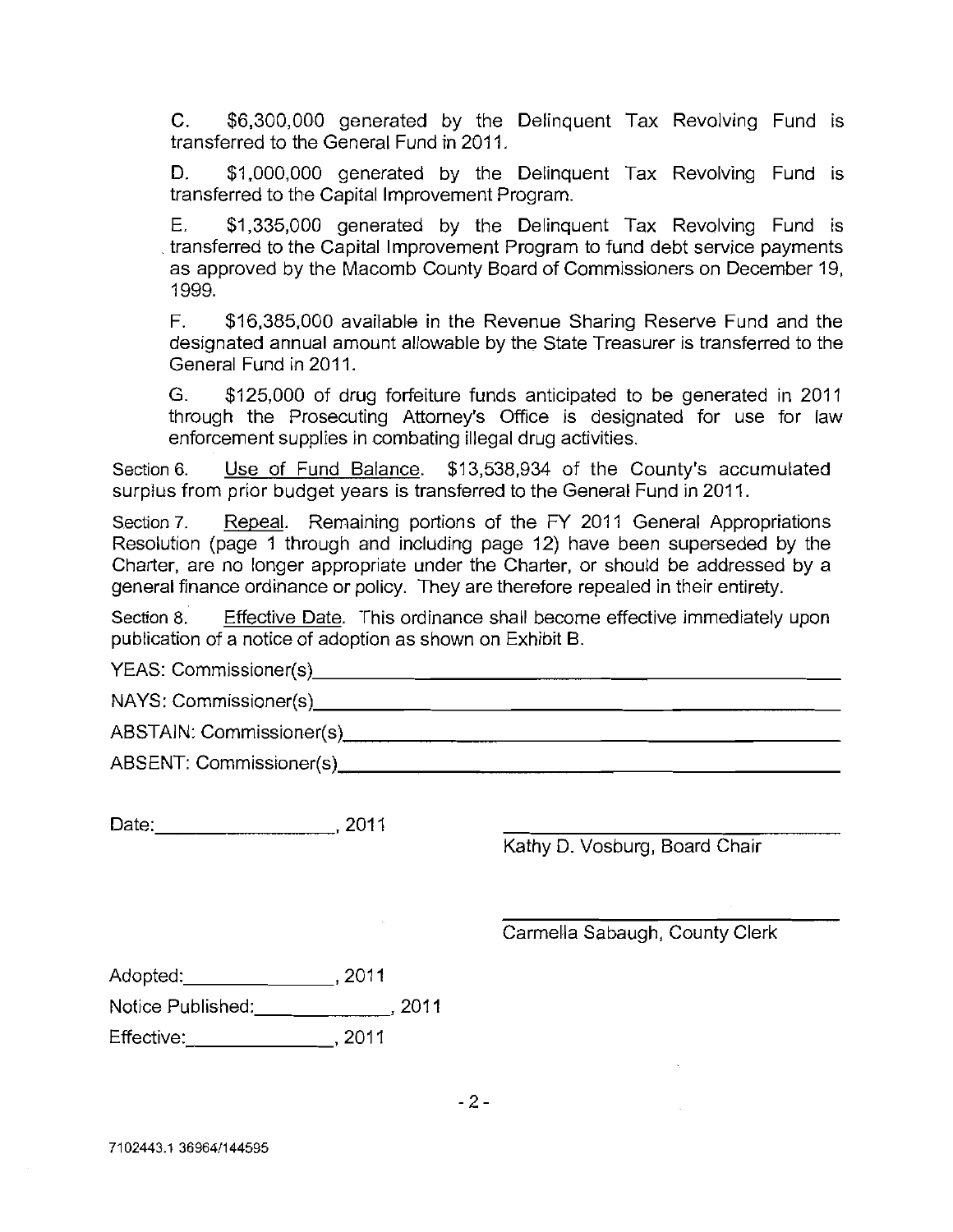## <u>Exhibit A</u> (Budget Amendments by Line Item)

 $\bar{\mathcal{A}}$ 

 $\sim 10$ 

 $\overline{\phantom{a}}$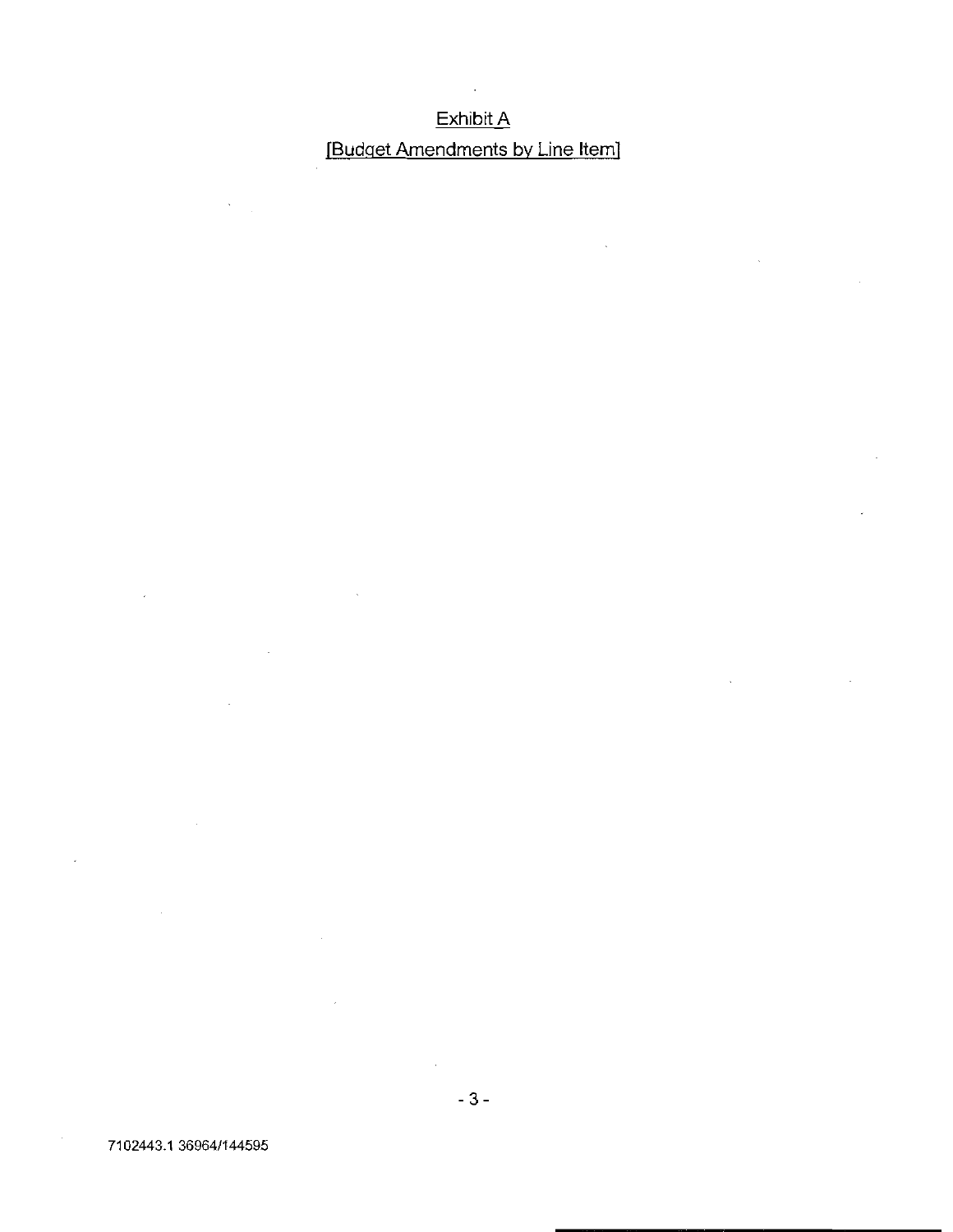#### EXHIBIT B

#### COUNTY OF MACOMB

Ordinance No: \_

#### NOTICE OF ADOPTION OF ORDINANCE

The County of Macomb has adopted FISCAL YEAR 2011 GENERAL APPROPRIATIONS ORDINANCE RESTATING AND AMENDING THE FY 2011 BUDGET AND APPROPRIATIONS RESOLUTION. The ordinance shall be effective upon publication of this Notice of Adoption. A copy of the ordinance can be inspected or obtained from the Office of the County Clerk during normal business hours.Anelectronic version will be available on the Macomb Co u nt y Web sit e http://www.macombcountvmi.qov/finance/reportsdocuments.htm.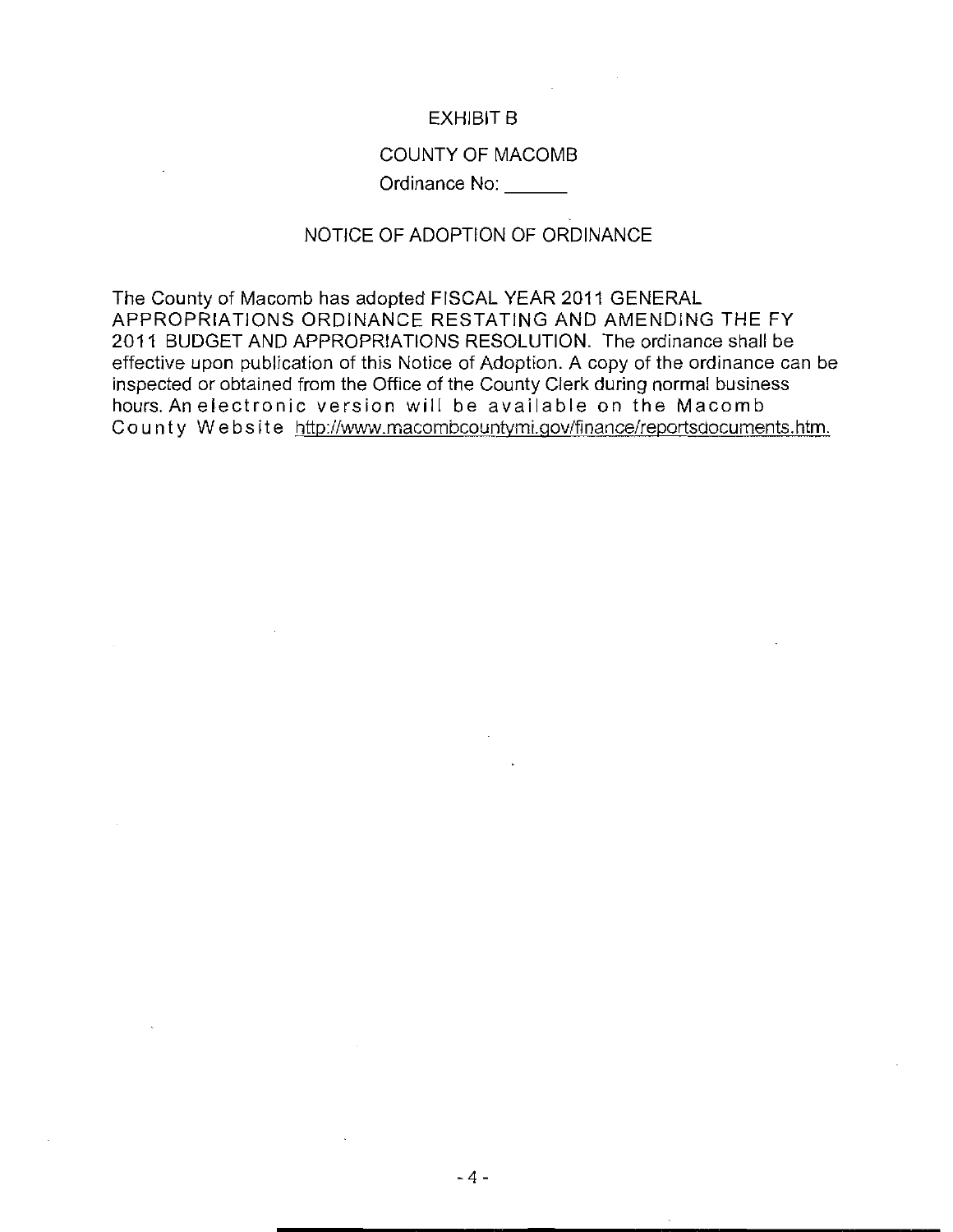**RESOLUTION NO.** \_ **FULL BOARD MEETING** DATE: \_

J

AGENDAITEM:, \_

#### **MACOMB COUNTY, MICHIGAN**

**RESOLUTION TO** review and approve the proposed budget amendments to the original 2011 budget and the proposed Budget Ordinance for Fiscal Year 2011 as submitted by the County Executive

**INTRODUCED** BY: Don Brown, Chair, Finance Committee

The following amendment was made to the budget amendments:

#### **AMENDMENT**

A MOTION WAS MADE BY MOCERI, SUPPORTED BY FLYNN, TO AMEND THE BUDGET AND EQUALLY DISTRIBUTE THE AMOUNT FOR PROFESSIONAL SERVICES SO THE COMMISSION AND COUNTY EXECUTIVE WOULD EACH RECEIVE \$72,500. **THE MOTION CARRIED.** 

|                              | <b>COMMITTEE/MEETING DATE</b> |  |  |  |  |  |
|------------------------------|-------------------------------|--|--|--|--|--|
| $6 - 21 - 11$<br>Finance     |                               |  |  |  |  |  |
| $6 - 23 - 11$<br>Full Board. |                               |  |  |  |  |  |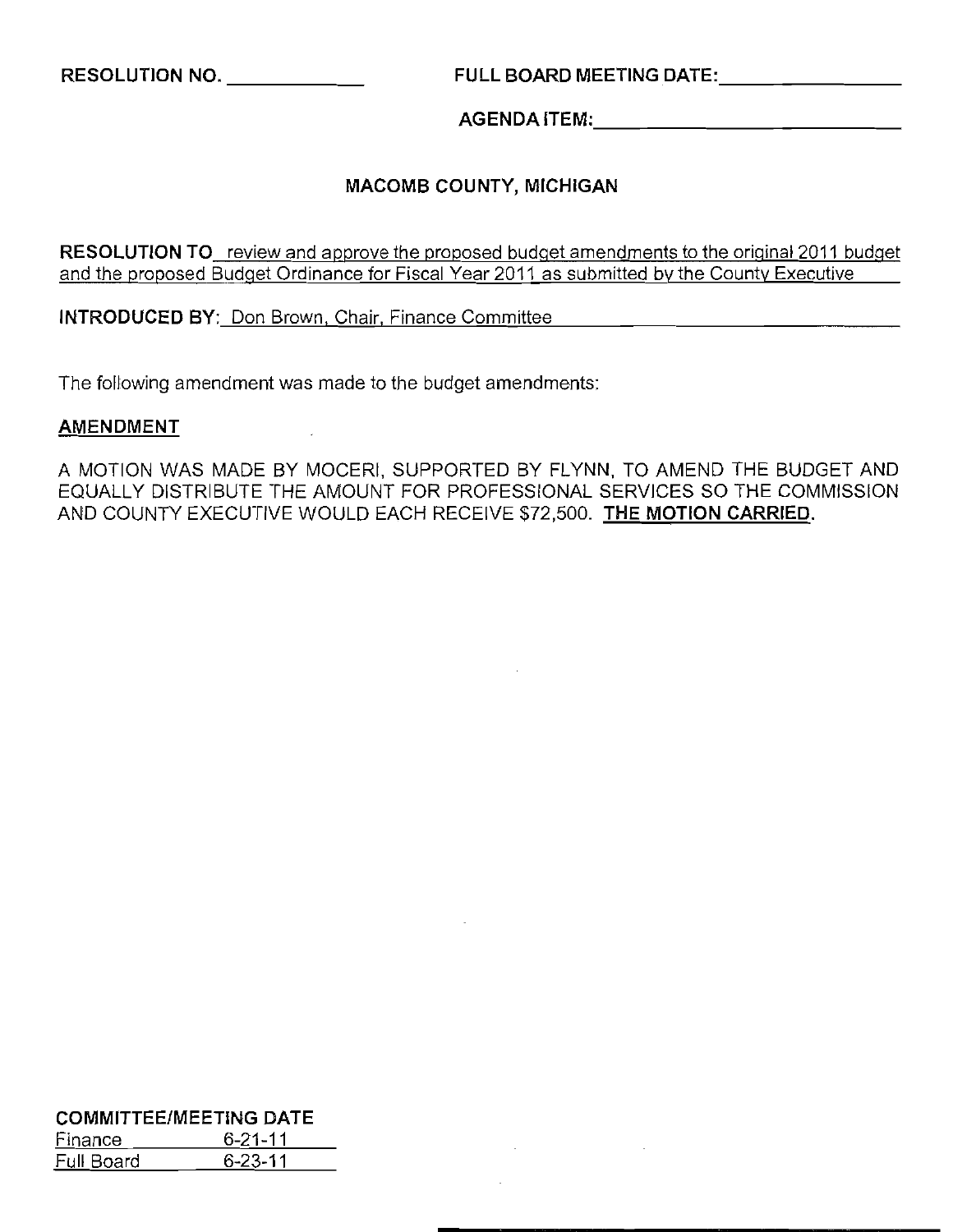#### MACOMB COUNTY, MICHIGAN **Executive Budget Amendments**  Revised June 21,2011

 $\mathcal{L}(\mathcal{L}^{\text{max}}_{\text{max}}, \mathcal{L}^{\text{max}}_{\text{max}})$ 

|                                                             | Original<br>Budget | Amended<br>Budget | Change            | Description                                                                                                                                                                                                                                                                                                                                                                                                                                                                                                                                                                                                                                                      |
|-------------------------------------------------------------|--------------------|-------------------|-------------------|------------------------------------------------------------------------------------------------------------------------------------------------------------------------------------------------------------------------------------------------------------------------------------------------------------------------------------------------------------------------------------------------------------------------------------------------------------------------------------------------------------------------------------------------------------------------------------------------------------------------------------------------------------------|
| Revenues                                                    |                    |                   |                   |                                                                                                                                                                                                                                                                                                                                                                                                                                                                                                                                                                                                                                                                  |
| Property Taxes                                              | \$109,511,964      | \$114,247,307     | \$4,735,343       | Adjustment to Property Tax Estimates                                                                                                                                                                                                                                                                                                                                                                                                                                                                                                                                                                                                                             |
| Public Works                                                | 964,966            | 1.719.567         | 754.601           | Creation of a Waste Water Services Division, Public Works Commissioner has acquired a sanitary sewer system<br>from the City of Detroit and also assists in the administration of the Oakland Macomb Interceptor Drain.<br>Time and material will be billed to the member communities for the service that the Public Works employees will<br>now be providing. There are some related expenditures involving this added responsibility. Please see the<br>offsetting expenditures below. This is estimated to be a net gain in revenue to the county since many<br>existing employees will perform additional duties and their time will be billed accordingly. |
| Other Charges for Services                                  | 2,386,858          | 2,444,858         | 58,000            | Increase CCW photo fee for new jury system. Project approved by the Commission on 12/16/2010.<br>Amount needs to be budgeted in fiscal year ending 12/31/2011.                                                                                                                                                                                                                                                                                                                                                                                                                                                                                                   |
| Contribution from Other Funds                               | 26,308,840         | 26,310,840        | 2,000             | Contribution from DTE. This project will be used in the current year for the Green Schools Program.<br>revenue needs to be budgeted in current year. See offsetting expenditure below.                                                                                                                                                                                                                                                                                                                                                                                                                                                                           |
| Total change in Revenues                                    |                    |                   | \$5,549,944       |                                                                                                                                                                                                                                                                                                                                                                                                                                                                                                                                                                                                                                                                  |
| Expenditures                                                |                    |                   |                   |                                                                                                                                                                                                                                                                                                                                                                                                                                                                                                                                                                                                                                                                  |
| Commission:<br>Operating Expenses                           | 117,790            | 192,290           | 2,000<br>72,500   | Green Schools Program. See the offsetting revenue above.<br>Professional Services and outside council (for Commission)                                                                                                                                                                                                                                                                                                                                                                                                                                                                                                                                           |
| Other Appropriations:<br>Operating Expenses                 | 1,693,788          | 1,783,979         | 50,000<br>40,191  | Legislative Consulting<br>Unused balance of transition funds. \$50,000 was approved by the Commission on 11/23/2010.<br>Amount needs to be carried forward to fiscal year ending 12/31/2011. Project to be completed in 2011;                                                                                                                                                                                                                                                                                                                                                                                                                                    |
| Corporation Counsel/Executive:<br>Operating Expenses        | 851.261            | 923,781           | 72,500            | Professional Services and Outside Counsel (for County Executive)                                                                                                                                                                                                                                                                                                                                                                                                                                                                                                                                                                                                 |
| Jury Commission:<br>Operating Expenses                      | 72,156             | 116,121           | 43,965            | New jury system. Approved by the Commission on 12/16/2010. Amount needs to be budgeted in<br>fiscal year ending 12/31/2011. Project to be completed in 2011.                                                                                                                                                                                                                                                                                                                                                                                                                                                                                                     |
| Capital Outlay                                              |                    | 34.976            | 34.976            | Hardware/Software for new jury system,                                                                                                                                                                                                                                                                                                                                                                                                                                                                                                                                                                                                                           |
| County Executive:<br>Salary and Fringes                     | 645,865            | 887, 232          | 59,521<br>181,846 | Transfer of Sheriff employee to County Executive Department. This item is cost neutral.<br>Budget needed for the remainder of the fiscal year ending 12/31/2011.                                                                                                                                                                                                                                                                                                                                                                                                                                                                                                 |
| <b>Operating Expenses</b>                                   | 36,442             | 59.126            | 22.684            | Budget needed for the remainder of the fiscal year ending 12/31/2011.                                                                                                                                                                                                                                                                                                                                                                                                                                                                                                                                                                                            |
| <b>Health and Community Services:</b><br>Salary and Fringes |                    | 125,793           | 125,793           | Charter requirement. Budget needed for the remainder of the fiscal year ending 12/31/2011.                                                                                                                                                                                                                                                                                                                                                                                                                                                                                                                                                                       |
| Operating Expenses                                          |                    | 19,100            | 19,100            | Charter requirement. Budget needed for the remainder of the fiscal year ending 12/31/2011.                                                                                                                                                                                                                                                                                                                                                                                                                                                                                                                                                                       |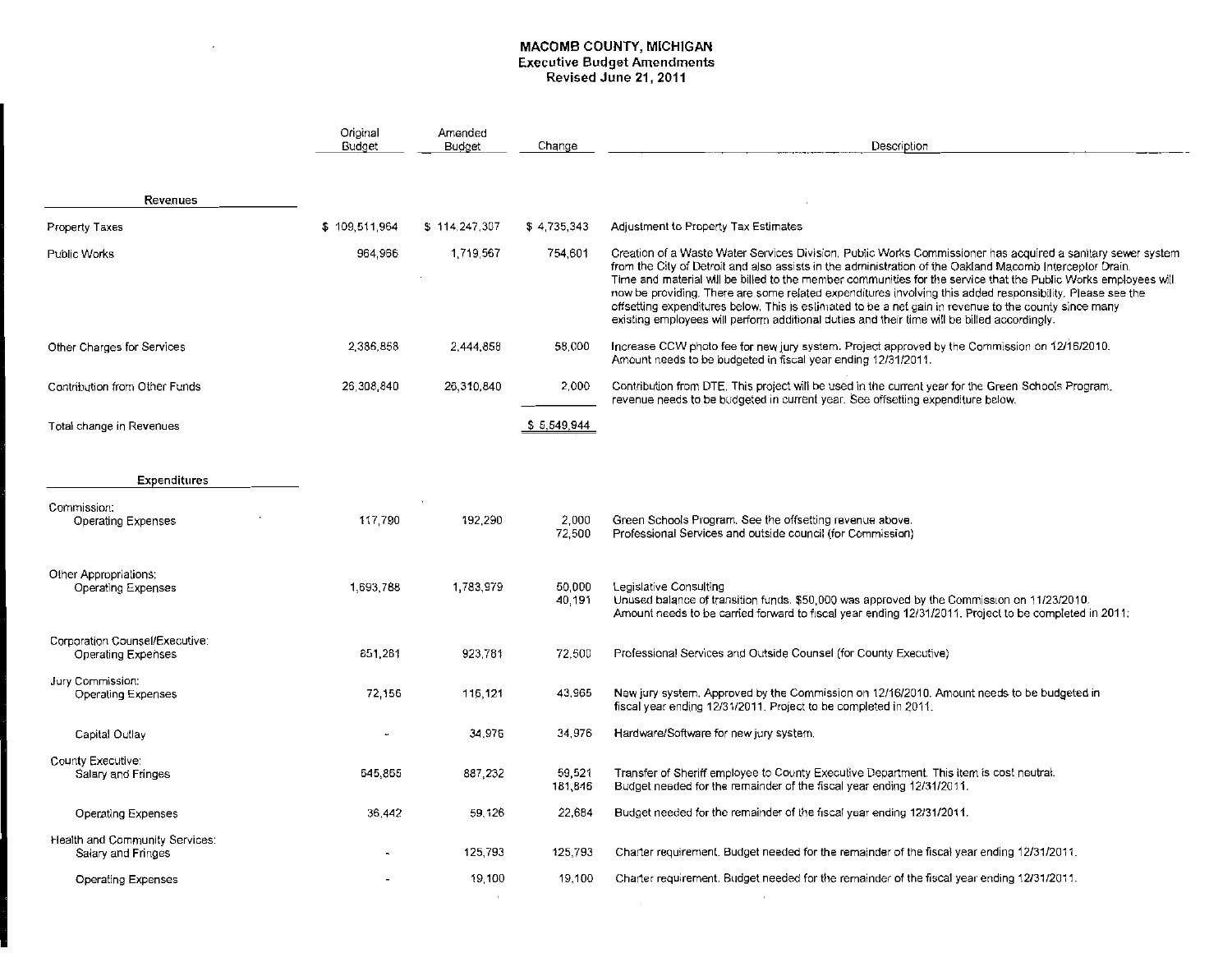|                                                        | Original<br>Budget | Amended<br><b>Budget</b> | Change             | Description                                                                                                                                                                                                                                                                                                     |  |  |
|--------------------------------------------------------|--------------------|--------------------------|--------------------|-----------------------------------------------------------------------------------------------------------------------------------------------------------------------------------------------------------------------------------------------------------------------------------------------------------------|--|--|
| County Clerk.<br><b>Operating Expenses</b>             | 385,503<br>396,743 |                          | (10, 941)<br>(294) | Transfer to Jury Commission for new jury system.<br>Approved by the Commission on 12/16/2010. Amount needs to be budgeted in<br>fiscal year ending 12/31/2011. Project to be completed in 2011.<br>Transfer to Capital Outlay for Video Security System                                                         |  |  |
| Capital Outlay                                         |                    | 14.674                   | 14,674             | New Clerk Security System approved by the Commission on 11/23/2010.<br>Amount needs to be budgeted in fiscal year ending 12/31/2011. Project completed in 2011.                                                                                                                                                 |  |  |
| Risk Management:<br>Operating Expenses                 | 17,868             | 22.868                   | 5.000              | Balance of unused consulting fees for jail medical services RFP. Amount budgeted in<br>fiscal year ending 12/31/2010. Unused amount needs to be carried over to fiscal year ending 12/31/2011.<br>Bid process will be completed during 2011.                                                                    |  |  |
| Register of Deeds:<br><b>Operating Expenses</b>        | 219,259            | 209 259                  | (10,000)           | Transfer to Jury Commission for new jury system.<br>Approved by the Commission on 12/16/2010. Amount needs to be budgeted in<br>fiscal year ending 12/31/2011. Project to be completed in 2011.                                                                                                                 |  |  |
| Public Works:<br>Salary and Fringes                    | 4,292,533          | 4,665.136                | 372,603            | Added expenditures for the creation of a Waste Water Services Division.<br>Public Works Commissioner has acquired a sanitary sewer system from the City of Detroit and also assists<br>in the administration of the Oakland Macomb Interceptor Drain. Time and material will                                    |  |  |
| <b>Operating Expenses</b>                              | 258,780            | 277,938                  | 19,158             | be billed to the member communities for the service that the Public Work's employees will be providing.<br>Please see the revenue above. This is estimated to be a net gain in revenue to the county since many<br>existing employees will perform additional duties and their time will be billed accordingly. |  |  |
| Information Technology:<br>Operating Expenses          | 2.019,919          | 2,140,519                | 120,600            | To carryover unspent funds budgeted in 2010 for upgrade to email system. Project expected to be completed<br>in 2011.                                                                                                                                                                                           |  |  |
| Planning & Economic Development.<br>Salary and Fringes | 2,190,490          | 2,300,069                | 109,579            | Transfer of Sheriff employee to Planning & Econ, Development Department. This item is cost neutral.                                                                                                                                                                                                             |  |  |
| Sheriff Department:<br>Salary and Fringes              | 47,938,072         | 47,766,972               | (169, 100)         | Transfer of Sheriff Employees to County Executive and Planning & Econ. Development Departments.<br>This item is cost neutral.                                                                                                                                                                                   |  |  |
| Total Change in Expenditures                           |                    |                          | \$1,176,355        |                                                                                                                                                                                                                                                                                                                 |  |  |
| Net Effect of Budget Amendments                        |                    |                          | \$4,373,589        |                                                                                                                                                                                                                                                                                                                 |  |  |

 $\mathcal{L}^{\mathcal{L}}(\mathcal{L}^{\mathcal{L}})$  and  $\mathcal{L}^{\mathcal{L}}(\mathcal{L}^{\mathcal{L}})$  and  $\mathcal{L}^{\mathcal{L}}(\mathcal{L}^{\mathcal{L}})$ 

 $\mathcal{L}(\mathcal{L})$  and  $\mathcal{L}(\mathcal{L})$  and  $\mathcal{L}(\mathcal{L})$  and  $\mathcal{L}(\mathcal{L})$  and  $\mathcal{L}(\mathcal{L})$ 

 $\mathcal{L}(\mathcal{L}(\mathcal{L}))$  and  $\mathcal{L}(\mathcal{L}(\mathcal{L}))$  . The contribution of  $\mathcal{L}(\mathcal{L})$ 

 $\label{eq:1} \frac{1}{\sqrt{2}}\int_{\mathbb{R}^3}\frac{1}{\sqrt{2}}\left(\frac{1}{\sqrt{2}}\right)^2\frac{1}{\sqrt{2}}\left(\frac{1}{\sqrt{2}}\right)^2\frac{1}{\sqrt{2}}\left(\frac{1}{\sqrt{2}}\right)^2\frac{1}{\sqrt{2}}\left(\frac{1}{\sqrt{2}}\right)^2.$ 

 $\mathcal{L}^{\text{max}}_{\text{max}}$  and  $\mathcal{L}^{\text{max}}_{\text{max}}$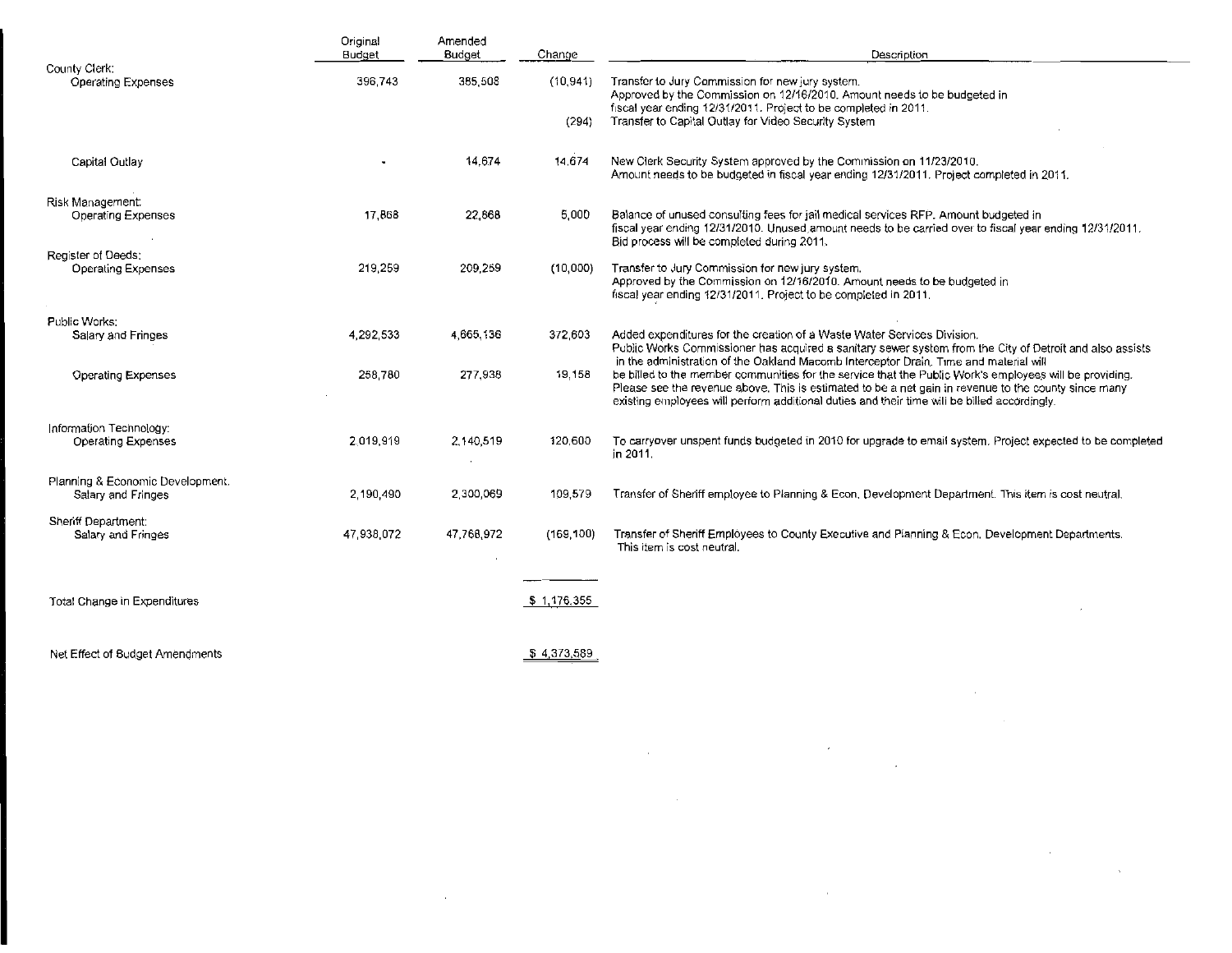## **MACOMB COUNTY, MICHIGAN Budget Amendments Submitted May 2011**

| Fund Balance- General Fund                                     |    |              |
|----------------------------------------------------------------|----|--------------|
| Beginning Fund Balance at 1/1/2011<br>(as originally budgeted) | \$ | 47,500,000   |
| Utilization of fund balance<br>(as originally budgeted)        |    | (13,538,934) |
| Ending Fund Balance at 12/31/2011<br>(as originally budgeted)  |    | 33.961.066   |
| <b>Effect of Budget Amendments</b>                             |    | 4.373.589    |
| Amended Ending Fund Balance at 12/31/2011                      | S  | 38.334.655   |

 $\mathcal{L}^{\text{max}}_{\text{max}}$  and  $\mathcal{L}^{\text{max}}_{\text{max}}$ 

 $\bar{\bar{z}}$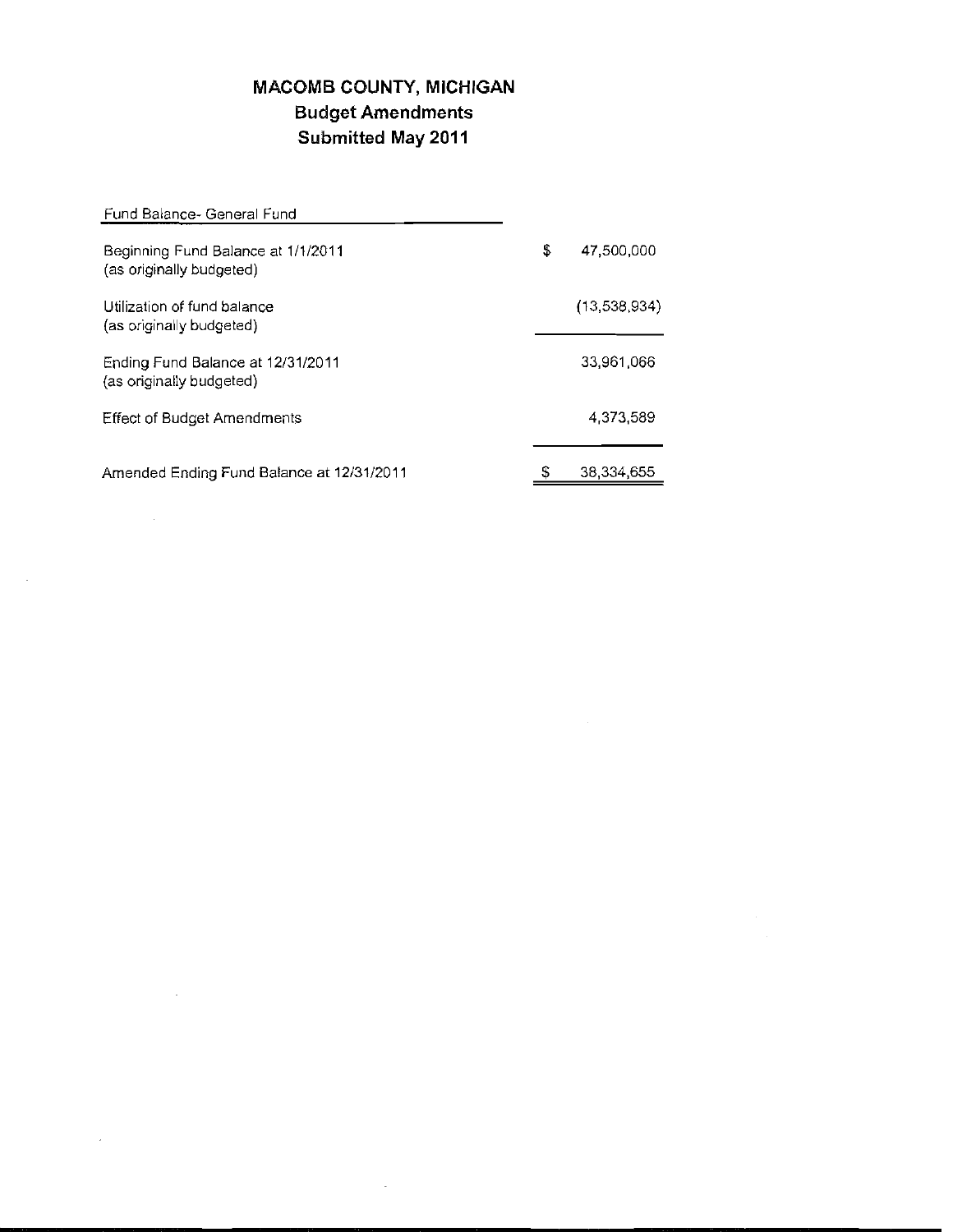# RECYCLABLE PAPER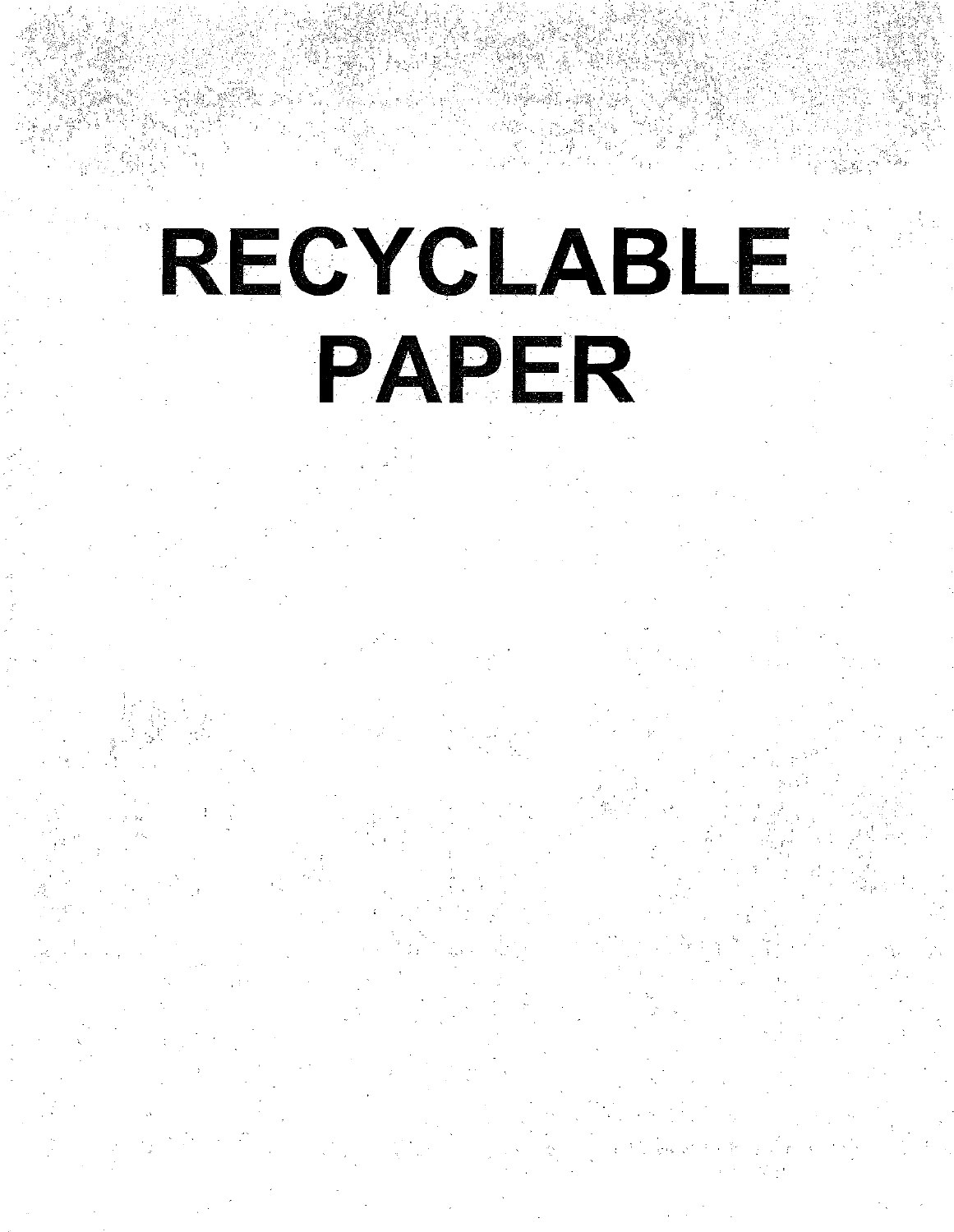#### Official Resolution of the Board of Commissioners Macomb County, Michigan

#### A Resolution in Support of SMART and Its Efforts to Address Emerging Financial Issues,

#### Commissioners Toni Moceri, David J. Flynn and Kathy D. Vosburg, On Behalf of the Board of Commissioners, Offer the Following Resolution:

Whereas, SMART is the regional public transit provider serving 76 communities in southeast Michigan including all 27 communities in Macomb County; and

Whereas, SMART serves over 1,200 square miles and travels over 13 million miles annually, having the largest geographic service area in Michigan; and

Whereas, SMART provides over 12 million passenger trips per year; and

Whereas, SMART provides over one million rides annually to seniors and persons with disabilities; and

Whereas, the Gratiot Route serving Macomb County has more than 5,700 riders daily and is SMART's highest ridership route; and

Whereas, more than 63 percent of Macomb County passengers are using SMART to go to work; and

Whereas, SMART is the lowest funded transit system amongst the largest urban metro areas in the United States; and

Whereas, an efficient and thriving public transit system is critical to the development of the region; and

Whereas, SMART now receives 11 percent less revenue from the millage renewal due to reduced property tax revenue; and

Whereas, of the federal funding received, only 35 percent goes to SMART and 65 percent goes to DDOT

Now, Therefore, Be It Resolved, By The Board Of Commissioners, Speaking For And On Behalf Of All County Citizens As Follows:

 $\mathbf{r}$ 

That By These Presents, the Macomb County Board of Commissioners supports SMART and its efforts to address emerging financial issues; and, therefore calls for the adoption of an equitable funding formula that maximizes the capturing of federal transit funding for southeast Michigan.

II

Be It Further Resolved, the Board of Commissioners urges the Governor and Michigan legislature to take action in support of such legislation in the Michigan House of Representatives and Michigan Senate and further that a copy of this adopted resolution be transmitted to the Governor, and Macomb, Oakland and Wayne County state delegations.